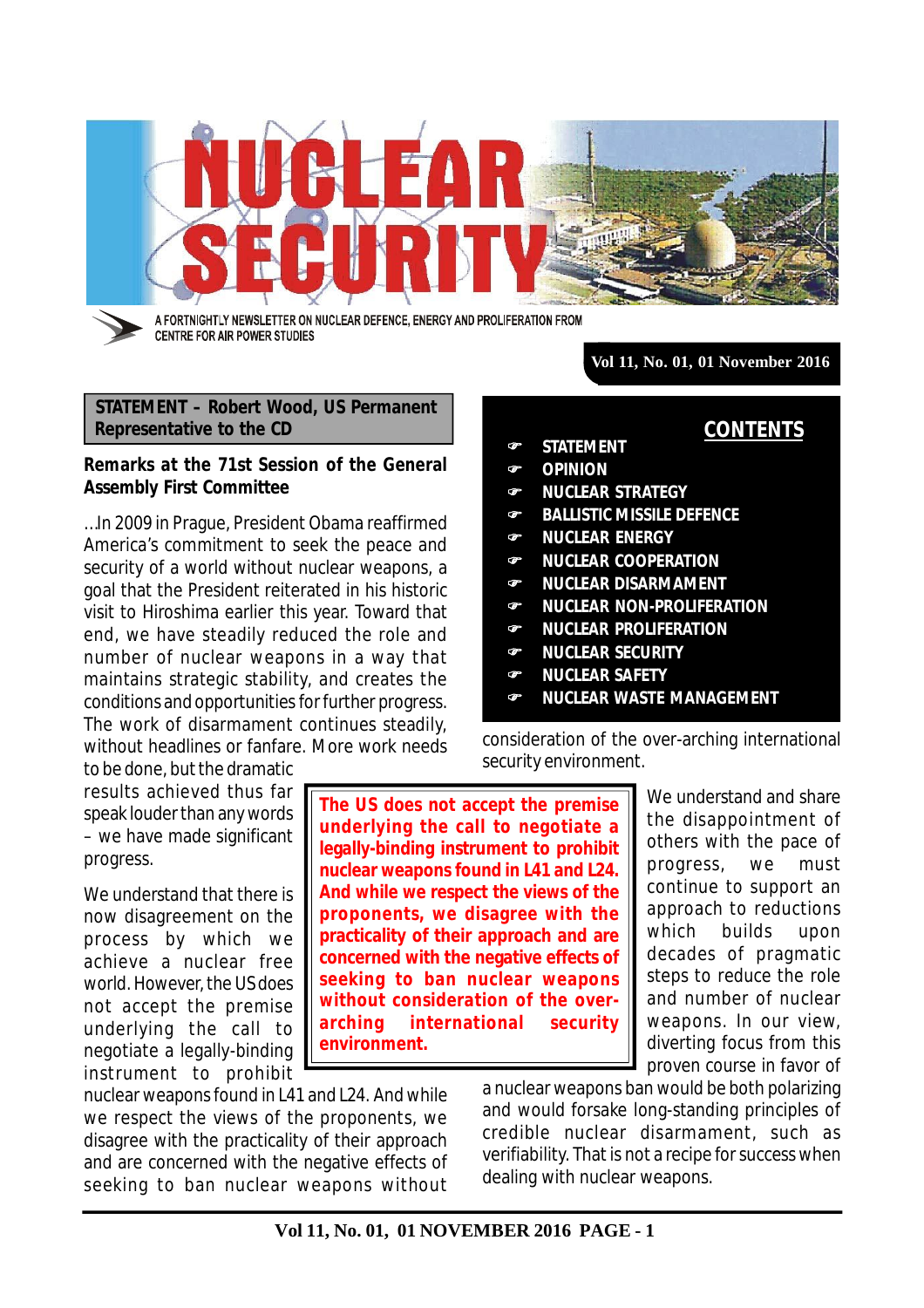In addition to the proven approaches to disarmament, the US is committed to creating new ones that will help us reach our goals. That is why we

are proud to partner with others through the International Partnership for Nuclear Disarmament Verification (IPNDV). Effective verification is a key feature of any successful arms control

**Effective verification is a key feature of any successful arms control agreement. The requirements for verification have and will continue to become more demanding as the number of parties increases and the numbers of weapons and the size of the accountable objects decreases. It is for this reason, we are pleased to cosponsor Norway's resolution on nuclear disarmament verification.**

agreement. The requirements for verification have and will continue to become more demanding as the number of parties increases and the numbers of weapons and the size of the accountable objects decreases. It is for this reason, we are pleased to co-sponsor Norway's resolution on nuclear disarmament verification….

We are likewise pleased to once again co-sponsor Japan's resolution on "United Action to Eliminate

Nuclear Weapons." In our view, this resolution presents a good balance between the goal of eliminating nuclear weapons and a recognition of the necessary steps that must be taken to accomplish this goal.

…the NPT continues to play a critical role in global security and provides the foundation for our efforts to achieve a world without

nuclear weapons. While we recognize that more needs to be done, we do not accept the notion that there is any "legal gap" in our fulfillment of these undertakings. In crafting the NPT, negotiators recognized they could not prescribe the modalities for eliminating nuclear weapons, given the need to account for prevailing security conditions. Successive agreements or unilateral steps to reduce nuclear arsenals and reliance on them have proven the wisdom of this approach.

The current challenge to nuclear disarmament is not a lack of legal instruments. The challenges to disarmament are a result of the political, technical and security realities we presently face. The US is ready to take additional steps including bilateral reductions with Russia and treaty ending the production of fissile material for use in nuclear weapons. Unfortunately, some states are currently unwilling to engage in further nuclear reductions, and others are increasing their arsenals. At the same

time, violations of international norms and existing agreements are creating a more uncertain security environment and making the conditions for further reductions more difficult to achieve. A ban treaty will do nothing to address these underlying challenges.

…The world's nuclear weapons arsenals did not appear overnight and they will not be drawn down overnight. We cannot lose sight of the fact that

**Unfortunately, some states are currently unwilling to engage in further nuclear reductions, and others are increasing their arsenals. At the same time, violations of international norms and existing agreements are creating a more uncertain security environment and making the conditions for further reductions more difficult to achieve. A ban treaty will do nothing to address these underlying challenges.**

while we might disagree on process, we all agree on the goal: the peace and security of a world without nuclear weapons. In this spirit, let us all rededicate ourselves to doing the hard work together to create the conditions to make verifiable and irreversible nuclear disarmament possible.

*Source:ht t p://www.state.gov/t/avc/rls/ 263761.htm, 27 October 2016.*

**OPINION – Robert Windrem, William M. Arkin**

#### **What does Trump Really Think About Using Nuclear Weapons?**

Donald Trump's confusing comments about nuclear weapons in debate are not the first time during this Presidential Campaign that his statements have left nuclear experts wondering just what he might do if he gains access to the nuclear football.

… Trump agreed with moderator Lester Holt that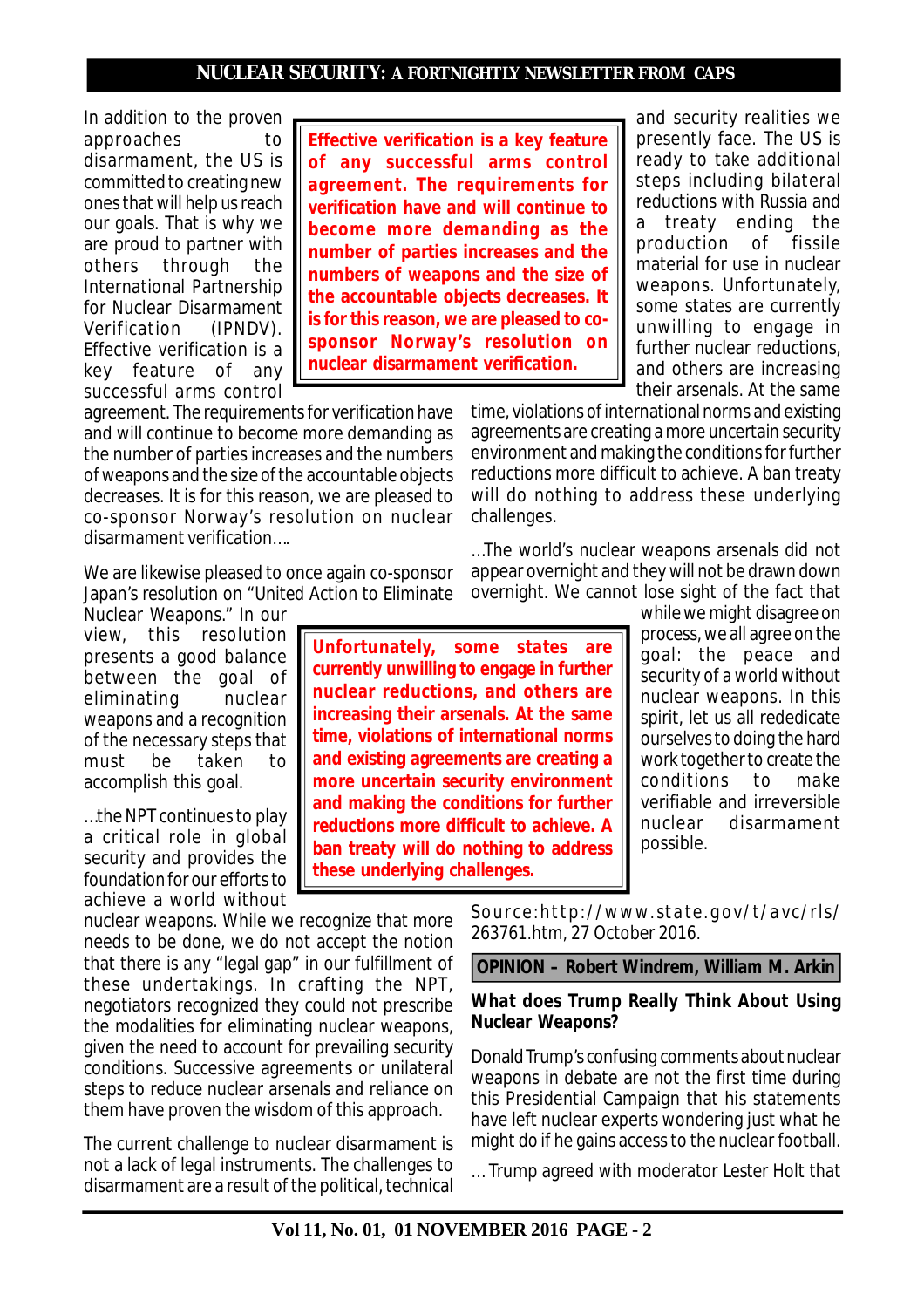nuclear weapons are of paramount importance to the US— but then called for more nations to join the nuclear club. He ruled out a "first strike," but then revealed not just a willingness to use nukes

but also a misunderstanding of the high-stakes balancing act the nuclear superpowers have pursued for decades**.** "I think that once the nuclear alternative happens, it's over," Trump said, referring to the use of nuclear weapons. "At the same time, we have to be prepared. I can't take

anything off the table. Because you look at some of these countries, you look at North Korea, we're doing nothing there."

The US, under both Democratic and Republican administrations, has worked closely with partners in China and Russia to halt the advance of North Korea's illegal capability. Trump's performance had also suggested he may not know the difference between "first use" and "first strike." He responded to a question from Holt about "first use" with a statement about a "first strike." **"**I would like everybody to end it, just get rid of it," he said

of nuclear weapons. "But I would certainly not do first strike."

…"First use" is an unofficial US prohibition on the use of nuclear weapons against enemies who don't have nuclear capability. Joseph Cirincione, President of the Ploughshares Fund, said Trump's comments are typical of his public statements on nuclear weapons policy. "Donald Trump is very cavalier about how he talks about nuclear

**Conservative pundit Hugh Hewitt asked Trump about the nuclear triad — the air, sea and land-based nuclear weapons arrangement that ensures the US will have surviving forces that can respond effectively to a nuclear attack. The triad is meant to deter an enemy from attempting a strike in the first place and has been at the center of the US strategic policy for a half century. Trump seemed unaware of what the triad entails and responded instead with an attack on President Obama.**

weapons," said Cirincione. "He treats them as if they are another tool in the toolbox."…

Conservative pundit Hugh Hewitt asked Trump about the nuclear triad — the air, sea and landbased nuclear weapons arrangement that ensures the US will have surviving forces that can respond

**Trump's performance had also suggested he may not know the difference between "first use" and "first strike." He responded to a question from Holt about "first use" with a statement about a "first strike." "I would like everybody to end it, just get rid of it," he said of nuclear weapons. "But I would certainly not do first strike.**

effectively to a nuclear attack. The triad is meant to deter an enemy from attempting a strike in the first place and has been at the center of the US strategic policy for a half century. Trump seemed unaware of what the triad entails and responded instead with an attack on President Obama.

… In May 2016, Trump even suggested he could support South Korea, Japan and Saudi Arabia, who are not currently nuclear powers, arming themselves with nuclear weapons for their own defense. CNN's Anderson Cooper asked the Republican presidential nominee, "So if you said, Japan, yes, it's fine, you get nuclear weapons, South Korea, you as well, and Saudi Arabia says we want them, too?" Trump agreed. "Can I be honest with you? It's going to happen, anyway. It's going to happen anyway. It's only a question of time," Trump insisted, despite a 25-year trend in which numerous nations — Libya, South Africa,

> Iraq, and former Soviet republics — have been denuclearized….

…Cirincione said that Trump, who uses business parallels in many of his policies, is wrong on the pursuit of proliferation. What is the parallel here?" asked Cirincione. "In the business world, competition is good; in nuclear arms, it's not." Trump has also discussed the use of nuclear weapons on the battlefield rather than

seeing them purely as a deterrent. In March 2016,

he told Bloomberg News he would want to be "unpredictable" in nuclear decision making, citing the war against ISIS.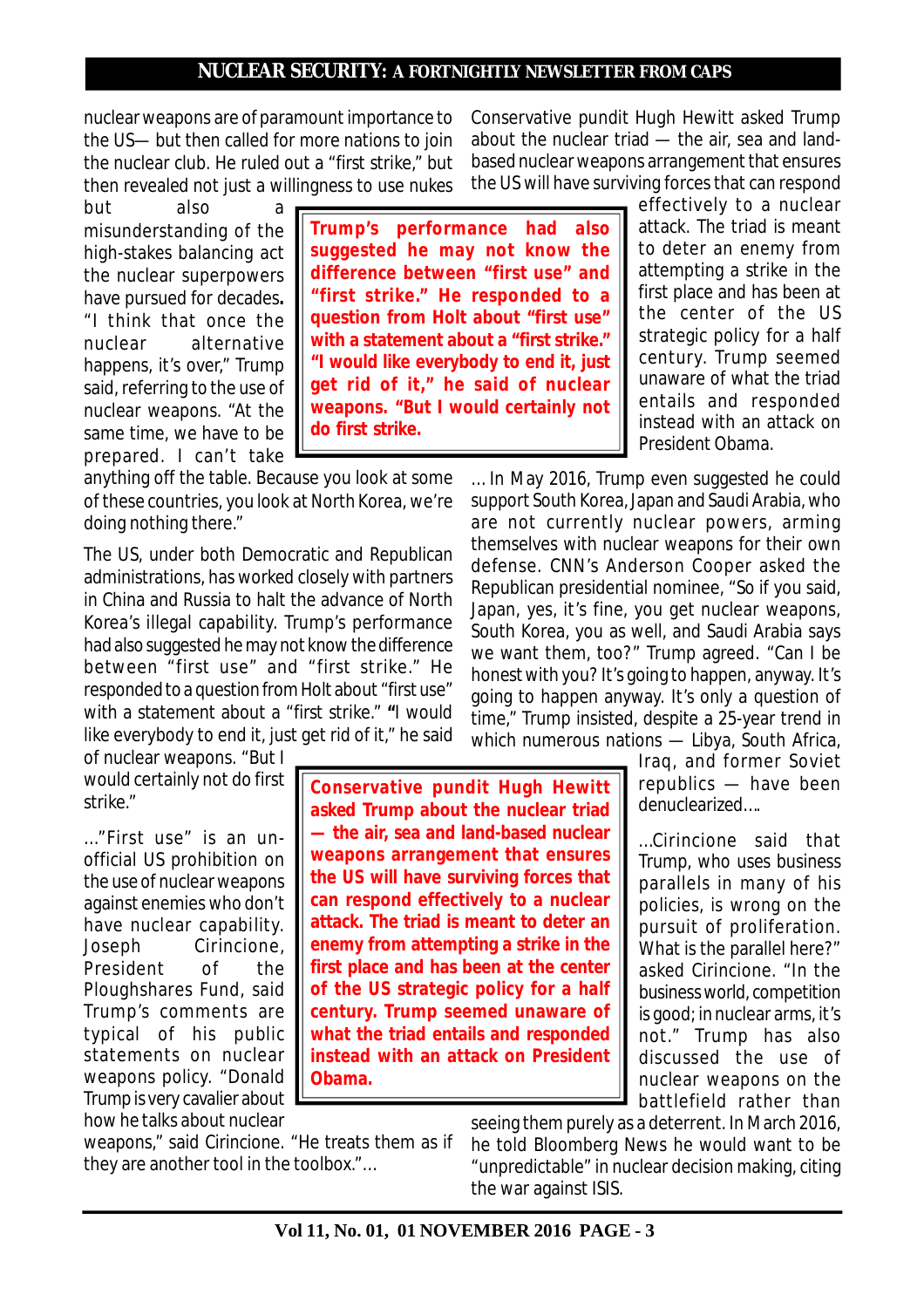Mark Halperin of Bloomberg asked: "So you would — you would rule out the possibility of using, right, nuclear weapons against ISIS?" Trump responded: "Well, I'm never going to rule anything out." Around the same time, when discussing nuclear weapons with Chris Matthews of MSNBC, Trump said basically the same thing…. In March 2016, he told Eric Bolling of Fox News that he wouldn't rule out using nuclear weapons in Europe. The first Bush administration largely denuclearized US military forces, leaving only a token force on the continent.

…"The last person that wants to play the nuclear card believe me is me. But you can never take cards off the table either from a moral stand from any standpoint and certainly from a negotiating standpoint. … Europe is a big place. I'm not going to take cards off the table," Trump

said. Cirincione said there is a vibrant academic debate on the future of nuclear weapons and the modernization of the US arsenal, but that debate doesn't seem to be influencing Trump.

…"He doesn't understand their role in our security policy. What he's saying? He argues purely from a good gut instinct. Is that the way you make nuclear policy?" Cirincione says

there is a need for a national discussion of some of the issues Trump brought up, like modernizing the aging arsenal. But he also argues that Trump's statements are outside the mainstream of both parties. He notes that presidents from Harry Truman to George H.W. Bush have been advised by military commanders to use nuclear weapons, but presidents have refused….

*Source: http://www.nbcnews.com/, 28 September 2016.*

### **OPINION – Mark Rubio**

#### **Iran Nuclear Deal an Unfolding Disaster**

When it comes to President Barack Obama's disastrous nuclear deal with Iran, it has become difficult to keep track of the troubling new revelations that seem to surface almost daily. Outrageous, potentially illegal, actions by this administration have become so commonplace that many Americans have become numb to the recent news regarding this President's policy toward Iran.

We now know the President authorized a \$1.7 billion cash ransom payment to Iran, then his administration lied about it to Congress. Only President Barack Obama and supporters of the Iran nuclear deal refuse to accept that the pallets of cash were a ransom payment, even though it was ransom by every definition of the word. This endangers every American overseas by incentivizing kidnappers and encouraging hostagetakers, and since Iran's release of five US hostages in January 2016, multiple American citizens have been thrown into Iranian jail cells. Providing cash to Iran has also allowed the mullahs to circumvent

**Only President Barack Obama and supporters of the Iran nuclear deal refuse to accept that the pallets of cash were a ransom payment, even though it was ransom by every definition of the word. This endangers every American overseas by incentivizing kidnappers and encouraging hostagetakers, and since Iran's release of five US hostages in January 2016, multiple American citizens have been thrown into Iranian jail cells.**

the international financial system as they shuttle much-needed resources to their terrorist proxies in Lebanon, Syria, and Yemen.

We recently learned President Obama dismantled a key part of the ballistic missile sanctions against Iran eight years early. But this past July, the President praised his Iran deal, saying, 'We are not taking the pressure off Iran ... with respect to ballistic

missiles. As I just explained ... we maintain the eight years on the ballistic missiles under this particular UN resolution. ... So we have not lost those legal authorities.' Once again, the White House lied to the American people about its concessions to the Iranian regime.

The facts are clear. The entity in question is the only Iranian bank designated by the United Nations for providing support to Iran's main ballistic missile-related organizations, and was described by the Treasury Department as 'the financial linchpin of Iran's missile procurement network.' Ballistic missiles were not supposed to be a part of President Obama's nuclear deal with Iran, but they became one simply because he negotiated from a position of weakness. He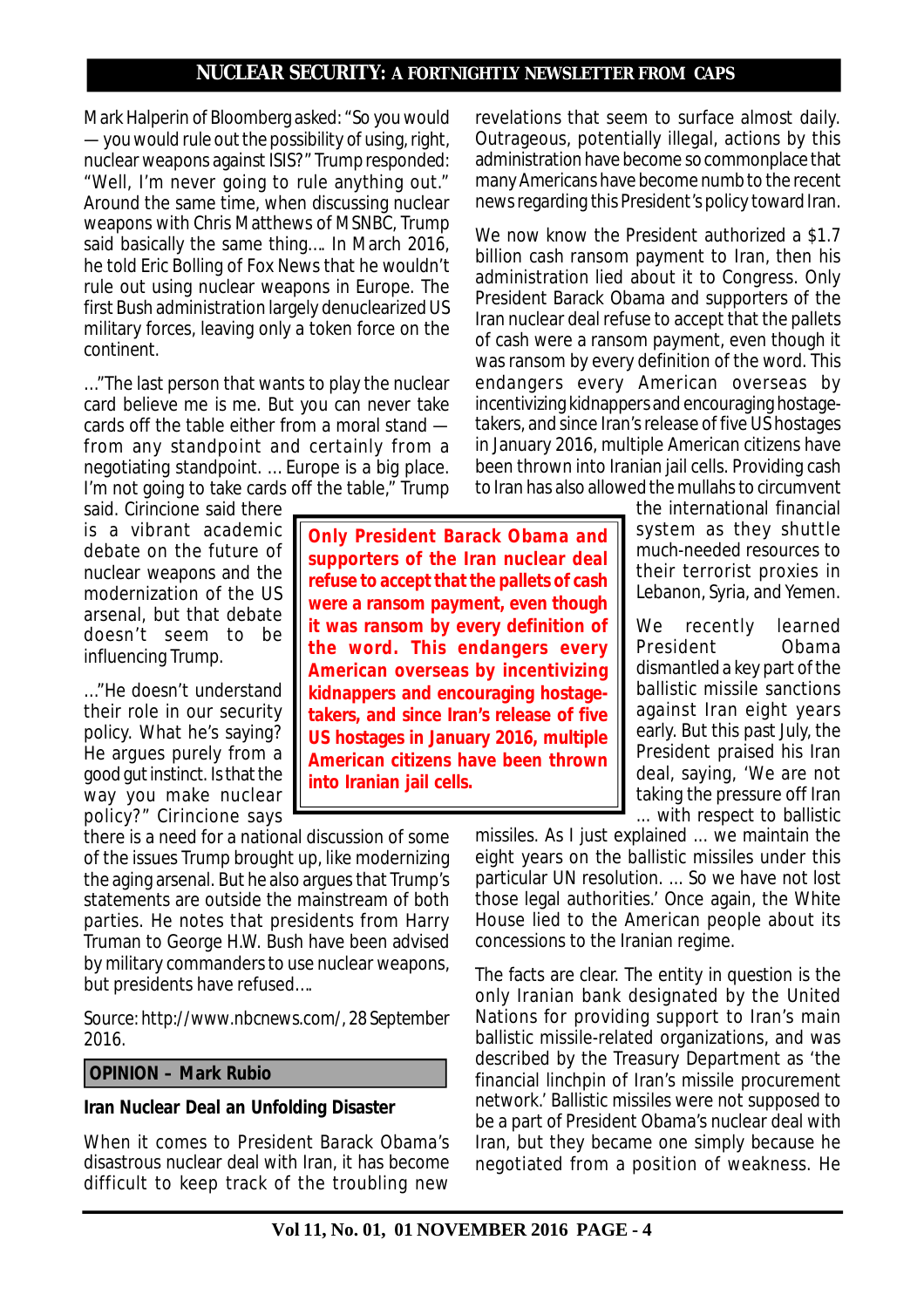wanted a deal so badly and at any cost that he let Tehran name their terms.

Just this month (October), the Obama administration announced Iran will be allowed to conduct US dollar transactions, making it easier for Iranians involved in terrorism to do business. Having the world see an American president bend over backward to secure such a terrible deal has had far-reaching consequences that go well beyond Iran's nuclear program.

Before the deal was finalized, President Obama expressed hope that signing it would strengthen moderate forces inside Iran. Nothing of the sort has occurred, as Iran has grown more emboldened by the administration's efforts to protect the deal whether Iran complies or not.

This is most obvious in the chaos and destruction Iran is sowing across the Middle East. Iran has continued to develop ballistic missiles, a direct threat to our allies in the region, especially Israel. Earlier this year, Iran launched two missiles, one inscribed with 'Israel must be wiped out' in Hebrew, according to Iranian officials, and this summer Iran reportedly attempted to launch a modified North Korean missile with a maximum range of 2,500 miles. Iran has also maintained its support for Hezbollah, a terrorist organization that has destabilized the government in Lebanon and is working with Russia and Bashar al-Assad's regime in Syria.

A senior Iranian official has also stated that Tehran has been providing intelligence to Russia for military targeting, helping Moscow support Assad and his slaughter of innocent Syrians. Russia was also responsible for airstrikes on a UN humanitarian convoy and for decimating Aleppo, formerly Syria's largest city. This ongoing humanitarian disaster is heart-wrenching, and unlike anything the world has seen in decades.

In Yemen, Iranian-backed Houthi rebels continue to prolong a conflict that has no end in sight. Before the nuclear deal was finalized, Secretary of State John Kerry said in April 2015 that Iran was providing military support to the Houthis. There is evidence Iran continues to provide that support and that the Houthis have directly benefited from Tehran's windfall from the nuclear deal. In recent days, the Houthis fired missiles at US Navy ships on multiple occasions. However, even as American sailors are attacked by an Iranian proxy, potentially using Iranian-provided weapons, the administration pretends none of this is happening and is reluctant to condemn Iran publicly.

Despite all this, President Obama naively claims the Iran deal is a success. But with each passing day, it becomes more painfully obvious that this deal has made our country less secure, and the US taxpayer money President Obama gave to Iran is being used to support terrorism and help in the killing of thousands of innocent people in Syria and elsewhere. Those who support this disastrous nuclear deal should be haunted daily by these facts.

*Source: Marco Rubio represents Florida in the US Senate and is a member of the Senate Foreign Relations Committee and the Senate Select Committee on Intelligence. 18 October 2016.*

# **OPINION – Hugh White**

### **The Strategic Illusion of No First Use Policy**

Ramesh Thakur and I may not be as far apart on NFU as he seems to think. I agree that America should make an NFU declaration because, like him, I think that Washington is kidding itself to imagine that the first use of nuclear weapons is a credible option today — especially against any adversary with the capacity to launch a nuclear attack on the US homeland. And like him I think that strategic policy should not be based on an illusion.

Where we disagree is over the wider consequences of such a declaration. An NFU declaration would weaken the United States' strategic position in Asia by weakening its key alliances there — especially with Japan. That is because Japanese leaders and policymakers genuinely seem to believe that the implied US threat of first use helps deter China in a way that conventional US forces cannot.

Ramesh finds this hard to believe. He suggests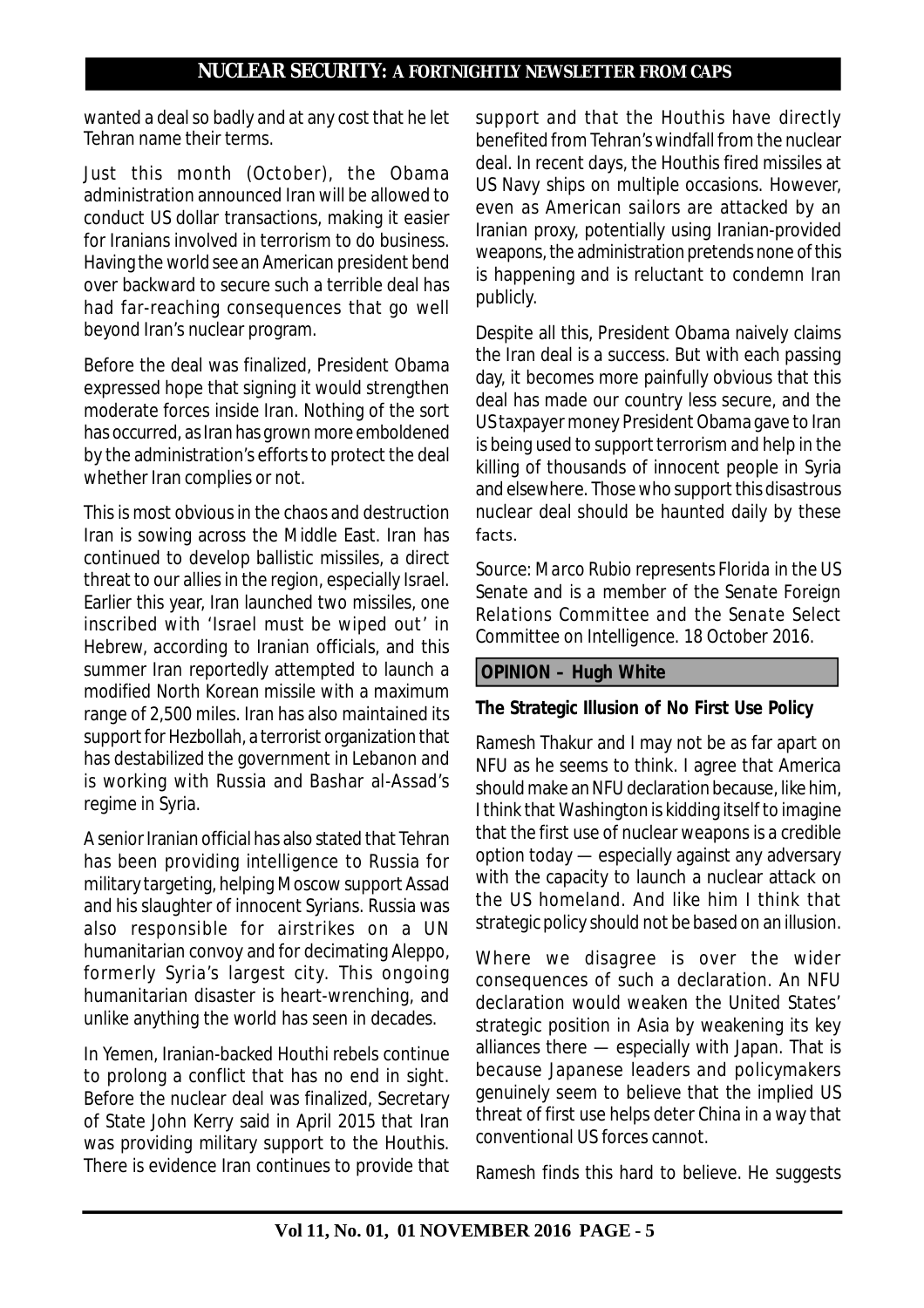**And if Japan really does think the United States' first use threat is important to their security, then we have to accept that an NFU declaration could have some unwelcome consequences. It would weaken Japan's confidence in the United States' security commitments, and strengthen the arguments in Japan to build an independent strategic posture, including its own minimum**

**nuclear deterrent capability.**

that Japanese policymakers could not be as illinformed as to take the implied US threat seriously. Or, for that matter, to imagine Beijing would take

it seriously enough to be deterred by it. This is a possibility, but he has more faith in the rationality of strategic policymakers than I do.

To me the evidence clearly suggests that the Japanese really believe in first use. If not, why has Tokyo objected so strongly to the idea of an US NFU declaration? Why has the Obama administration

apparently backed away from an NFU declaration for a second time, if not out of concern for the reaction of key allies like Japan?

And if Japan really does think the United States' first use threat is important to their security, then we have to accept that an NFU declaration could have some unwelcome consequences. It would weaken Japan's confidence in the United States'

security commitments, and strengthen the arguments in Japan to build an independent strategic posture, including its own minimum nuclear deterrent capability.

This would obviously be a very serious consequence and for some it would provide a decisive argument against an NFU declaration. Ramesh perhaps assumes that I think that way. But on the contrary, I think the United States should make an NFU declaration despite this risk, precisely because it

**The idea that the United States can credibly threaten to use nuclear weapons first is a key pillar of the wider illusion that the United States enjoys unchallengeable military preponderance against major adversaries like China and Russia. That wider illusion in turn encourages the United States as well as allied policymakers and analysts to underestimate the likelihood that these regional rivals would risk a military conflict. It leads them to assume that Moscow and Beijing also believe that US military power is unchallengeable and so can be relied upon to avoid a confrontation.**

would dispel the United States and its allies of their 'first use illusion'. That is a good thing to do in itself and worth the risk because the first use illusion is dangerous and destabilising.

How so? The idea that the United States can credibly threaten to use

nuclear weapons first is a key pillar of the wider illusion that the United States enjoys unchallengeable military preponderance against major adversaries like China and Russia. That wider illusion in turn encourages the United States as well as allied policymakers and analysts to underestimate the likelihood that these regional rivals would risk a military conflict. It leads

them to assume that Moscow and Beijing also believe that US military power is unchallengeable and so can be relied upon to avoid a confrontation.

That in turn leads them to underestimate the need to modulate the United States' own conduct to avoid a confrontation. This increases the risk of a confrontation occurring, leading to a conflict in

> which nuclear weapons could actually be used. These are not remote or hypothetical risks. If an NFU declaration helps to reduce them by injecting more realism into US assessments of the military balance, then that would be a good thing. It might indeed be a more important consequence of an NFU declaration than the slight nudge it would offer to the hope of eventual nuclear abolition.

> *Source: Hugh White is Professor in the Strategic and Defence Studies Centre*

*at The Australian National University, http:// www.eastasiaforum.org/, 22 October 2016.*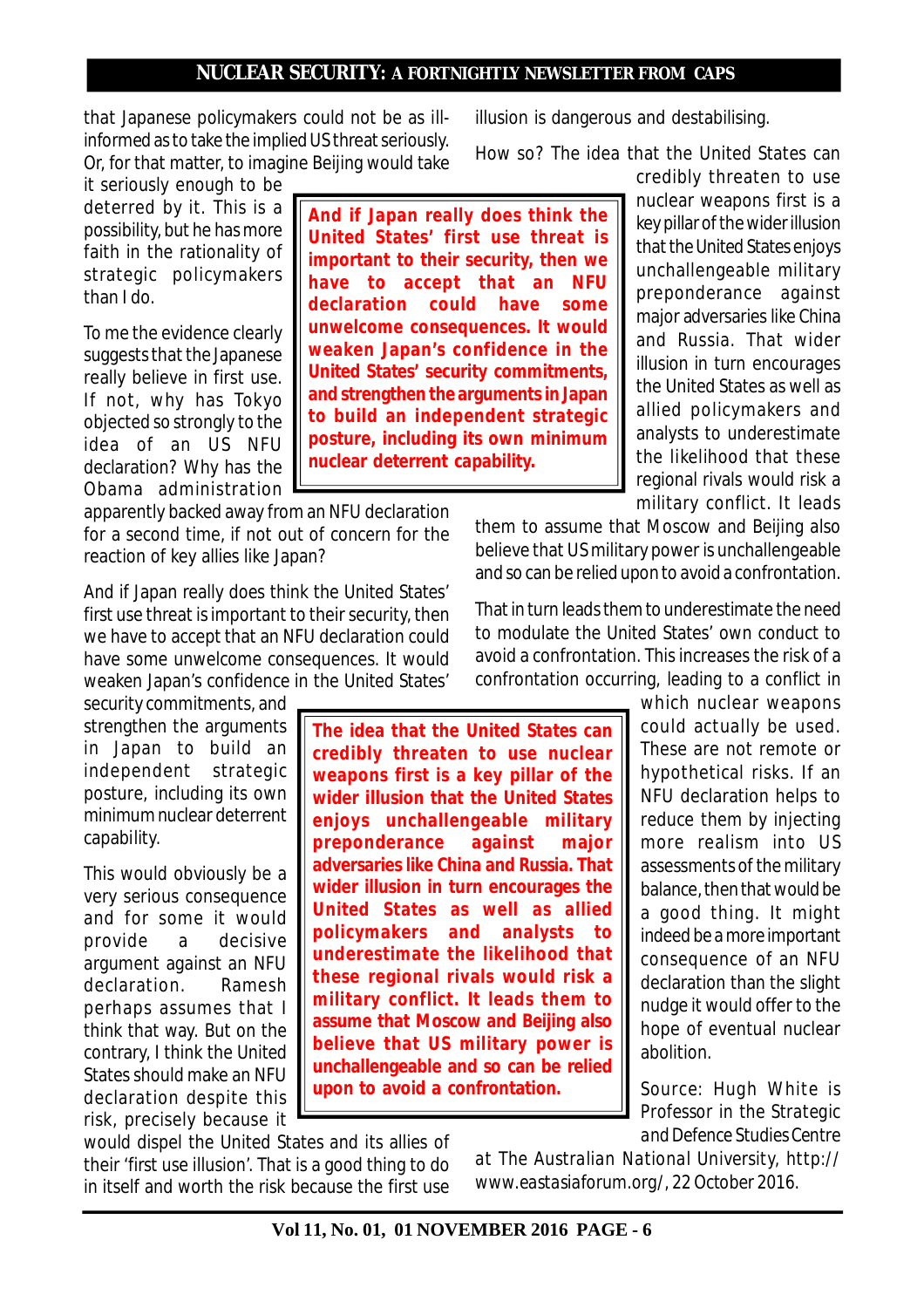**In the reference (business as usual) scenario of its Asia/World Energy Outlook 2016, published on 21 October 2016, the IEEJ sees world primary energy consumption increasing by 38% between 2014 and 2040 to 18,900 billion tonnes of oil equivalent. Fossil fuels, it says, will account for 78% of global primary energy consumption in 2040. Most of this growth will be in Asia, with China, India and the ASEAN region accounting for 55% of the**

 **OPINION – World Nuclear News**

### **Nuclear has Important Role in Asia's Energy Future**

Nuclear energy can help Asian countries achieve future economic growth, energy security and environmental protection, the Institute of Energy Economics, Japan (IEEJ) has said in its latest global energy outlook.

In the reference (business as usual) scenario of its Asia/World Energy Outlook 2016, published on 21 October 2016, the IEEJ

sees world primary energy consumption increasing by 38% between 2014 and 2040 to 18,900 billion tonnes of oil equivalent. Fossil fuels, it says, will account for 78% of global primary energy consumption in 2040. Most of this growth will be in Asia, with China, India and the ASEAN region accounting for 55% of the increase. Energy demand in the ASEAN region is rapidly increasing

due to industrialization, improved living standards and access to energy….

The 2016 outlook features analyses on three major topics: the impacts of energy supply disruptions, climate change and the role of nuclear energy. Nuclear energy, the institute says, will play an important role in achieving the "three Es" - economic growth, energy security and environmental protection. In the reference scenario,

global installed nuclear generating capacity will increase from 399 GWe in 2014 to 612 GWe in 2040. Over this period, nuclear electricity generation will increase from 2535 TWh to 4357 TWh but its share of total global electricity generation will remain unchanged at around 11.5%.

In the high nuclear scenario, the IEEJ says, nuclear

in effect "becomes the base power source" for many emerging countries, such as Asian and Middle Eastern countries. This scenario assumes nuclear energy "will benefit from lower level costs, and that nuclear technology transfer will be properly made from developed countries of nuclear technology, such as Japan, to emerging countries". Under this scenario, nuclear

generating capacity in Asia would increase about seven-fold between 2014 and 2040. This, the IEEJ says, would help achieve the "three Es".

However, in the low nuclear scenario - where no new nuclear power plants are constructed not only in developed countries, but also in emerging countries - the world becomes less dependent on nuclear. Under this scenario, Asia's primary energy

**Global installed nuclear generating capacity will increase from 399 GWe in 2014 to 612 GWe in 2040. Over this period, nuclear electricity generation will increase from 2535 TWh to 4357 TWh but its share of total global electricity generation will remain unchanged at around 11.5%.in the high nuclear scenario, the IEEJ says, nuclear in effect "becomes the base power source" for many emerging countries, such as Asian and Middle Eastern countries.**

self-sufficiency decreases from above 75% currently to below 65% and CO2 emission increase significantly. IEEJ chief economist and managing director Ken Koyama said, "A sensitivity analysis of these scenarios indicates anew that nuclear energy could greatly contribute to reducing CO2 emissions, improving the energy selfsufficiency rate and saving electricity costs….

In a special Asia Edition of its World Nuclear Performance Report, launched in Singapore earlier, the World Nuclear Association notes that at the end of 2015 there were 66 new nuclear power reactors under construction around the world. Of

**increase**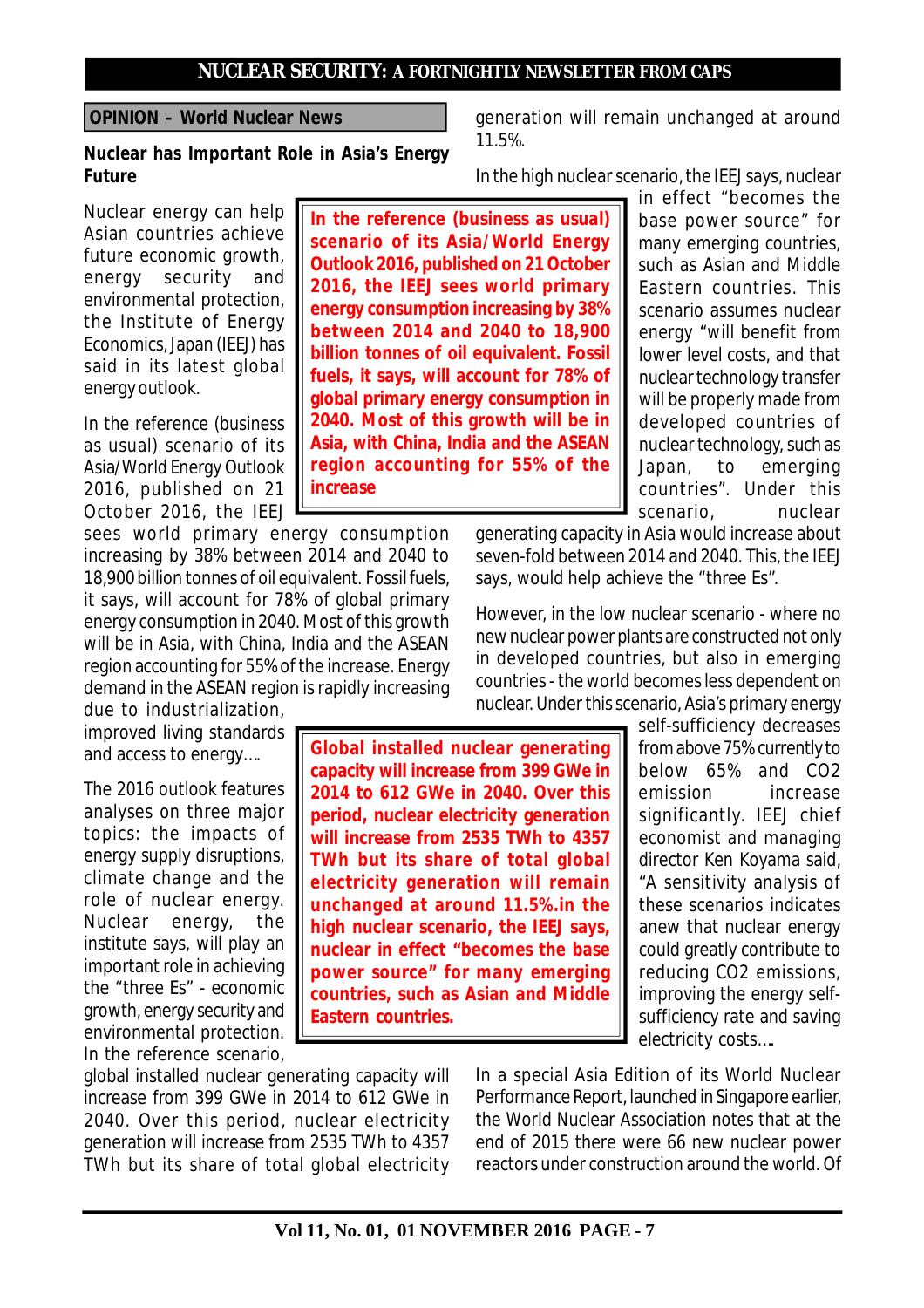these, 43 of are being built in Asia, with 24 under construction in mainland China alone.

The World Nuclear Association has developed its own vision for the future of electricity, referred

to as Harmony. This is based on the International Energy Agency's 2-degree scenario which aims to avoid the most damaging consequences of climate change and requires a large increase in nuclear energy. Harmony envisages a diverse mix of

**reveals that India already has sufficient material and technical capacity to make 356 to 492 nuclear bombs. This work is in contrast to several earlier studies which took a much modest view of the Indian nuclear bomb making potential.**

**A groundbreaking research study**

low-carbon generating technologies deployed in such a manner that the benefits of each are maximised while the negative impacts are minimised. The Association's target for nuclear energy is to provide 25% of electricity in 2050, requiring roughly 1000 GWe of new nuclear capacity to be constructed.

*Source: http://www.world-nuclear-news.org/, 27 October 2016.*

### **NUCLEAR STRATEGY**

### **INDIA**

#### **India can Produce Up to 492 Nuclear Bombs: Pakistan Think-Tank**

According to the authors, the study contains evidence that India has the largest and oldest unsafeguarded nuclear programme in the developing world and among the states not party to the NPT.

 India has sufficient material and the technical capacity to produce between 356 and 492 nuclear

bombs, a research by a Pakistani think-tank has claimed. The study titled 'Indian Unsafeguarded Nuclear Program' published by the Institute of Strategic Studies Islamabad (ISSI) is co-authored by four

**Israel is seeking to buy three more advanced submarines from Germany at a combined price of \$1.3 billion, the planned purchase aims to replace within the next decade the oldest vessels in its existing Dolphin fleet.**

A groundbreaking research study reveals that India already has sufficient material and technical capacity to make 356 to 492 nuclear bombs. This work is in contrast to several earlier studies which

> took a much modest view of the Indian nuclear bomb making potential," the ISSI said in a statement.

> It said that the purpose of the study was to provide an understanding of the true history, size, extent and capabilities of the different aspects of the complex

Indian nuclear programme which New Delhi has kept outside the IAEA. According to the authors, the study contains evidence that India has the largest and oldest unsafeguarded nuclear programme in the developing world and among the states not party to the NPT. Former Chairman Pakistan Atomic Energy Commission Ansar Pervez said the research breaks new ground by providing officials, researchers, scholars and students with new insight into India's nuclear weapon making capacity. He said in terms of detail, depth, analysis and the use of information from primary sources, the research is far superior to several studies on the Indian nuclear program and carefully blends social science perspective with technical details.

*Source: http://indianexpress.com/, 25 October 2016.*

### **ISRAEL**

## **Israel Looks to Buy Three New Nuke-Capable Subs – Report**

Israel is seeking to buy three more advanced

submarines from Germany at a combined price of \$1.3 billion, an Israeli newspaper reported.... The planned purchase aims to replace within the next decade the oldest vessels in its existing Dolphin fleet, which began

nuclear scholars including Adeela Azam, Ahmed Khan, Mohammad Ali and Sameer Khan. entering service in 1999, the Maariv daily reported.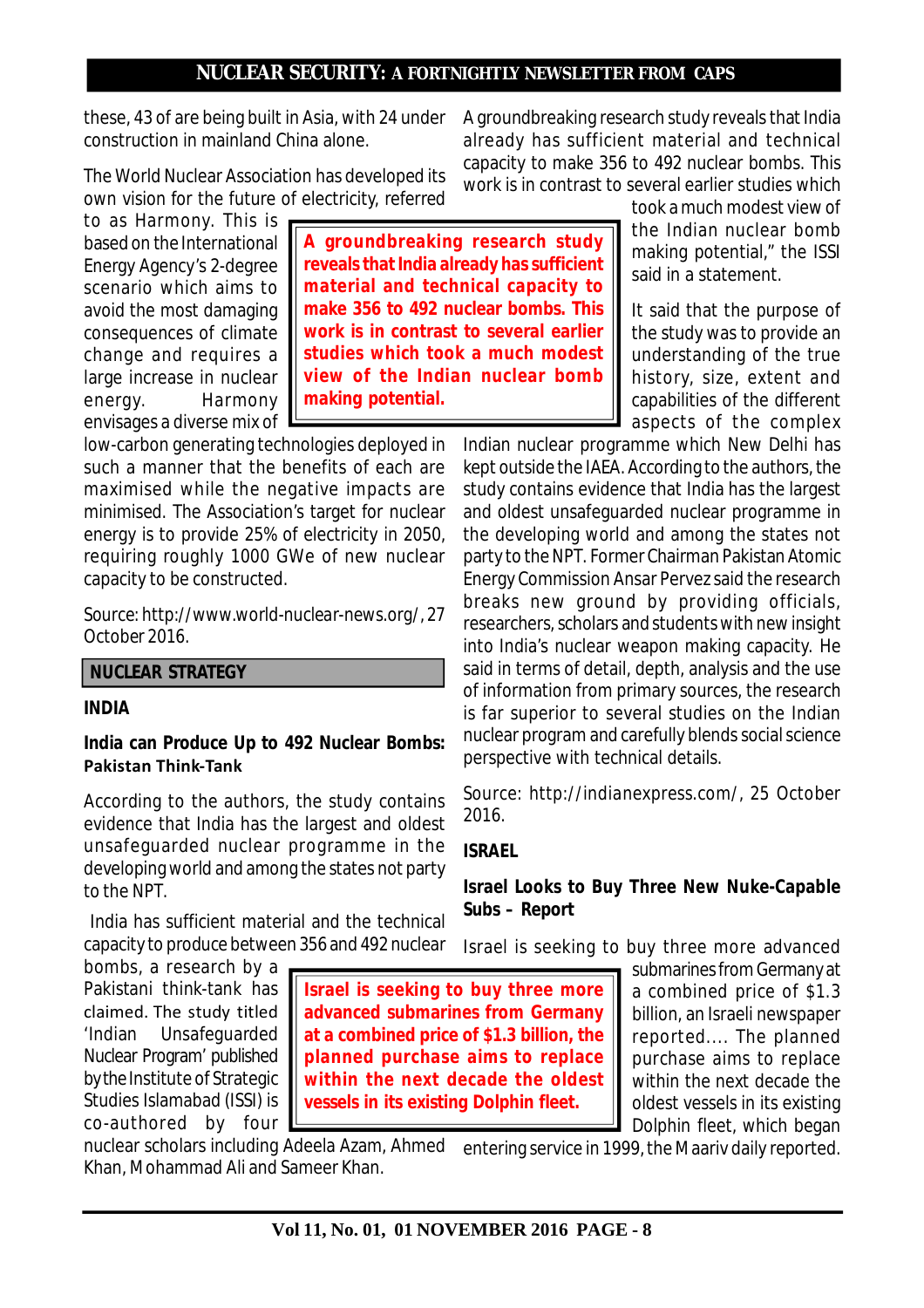Contacted by AFP, the Defense Ministry declined to comment on the report. Israel already has five of the state-of-the-art German submarines, with a sixth due for delivery in 2017. Foreign military sources and governments say the Dolphins can be equipped with missiles armed with nuclear warheads. They believe Israel has between 100 and 200 warheads and missiles capable of delivering them.

Israel is thought to be the Middle East's sole if undeclared nuclear power, refusing to confirm or deny it has such weapons. "The new submarines

are said to be more advanced, longer, and equipped with better accessories," the newspaper report said. In 2012, the influential German news weekly Der Spiegel quoted former high-ranking German defense ministry officials saying that Berlin always

assumed Israel was putting nuclear warheads on the Dolphin-class vessels. German Chancellor Angela Merkel's office said at the time all submarines had been delivered to Israel unarmed. "The federal government will not speculate on subsequent arming," spokesman Steffen Seibert said then.

*Source: http://www.timesofisrael.com/, 21 October 2016.*

### **RUSSIA**

## **Russia Unveils its New Class of RS-28 'Satan 2' Nuclear Missiles**

Russia unveiled its new super-heavy, MIRVequipped ICBM. The 'Satan-2'…has a reported throw-weight of 10,000kg, and can carry up to 15 separate warheads. MIRV is an acronym that stands for Multiple Independently Targeted Vehicles. MIRV-equipped missiles can deliver multiple nuclear weapons to a single target area, or blanket a large area with separate detonations. Historically, MIRVs have been seen as potentially destabilizing because they give a decisive advantage to the country that can strike first and eliminate its opponent's land-based missile silos.

The stats on the RS-28 demonstrate this is a missile that means business, and media outlets controlled by the Russian government have stated that a single missile is large enough to destroy Texas or France. We could quibble with the definition of "destroy," but we won't — any time a government drops 50MT of nuclear weapons on you, you're going to have a really bad day.

…The RS-28 is slated to replace the much-older

R-36 (aka, Satan). Like the US, Russia undertook multiple programs to modernize its ICBM weapons since the R-36 deployed in 1970. After the fall of the Soviet Union, Russia sharply reduced its total number of missile silos and re-purposed a number of ICBMs into launch vehicles for

lightweight satellites. There's also been talk of using some old R-36 missiles to destroy small asteroids.

Obviously it's a significant development when one of the world's nuclear powers deploys new, advanced technology. But there's no reason to believe that the RS-28 fundamentally alters the balance of power between the US and Russia. Both countries maintain what's known as the "nuclear triad" — a combined force of missile silos, manned bombers, and submarine-launched ICBMs. During the later years of the Cold War, Russia relied heavily on its fixed silos, while the US focused on submarine deployments. Russia is thought to have shifted some of its nuclear launch capability to submarines since the fall of the USSR. Despite mutual reductions to our nuclear stockpiles, both Russia and the US remain capable of wiping the

...The doctrine of mutually assured destruction has kept diplomatic crises and full-scale wars from going nuclear at much more dangerous flash points than anything we face today. While relations

other off the map.

**Russia unveiled its new super-heavy, MIRV-equipped ICBM. The 'Satan-2' can carry up to 15 separate warheads. MIRV is an acronym that stands for Multiple Independently Targeted Vehicles. MIRV-equipped missiles can deliver multiple nuclear weapons to a single target area, or blanket a large area with separate detonations.**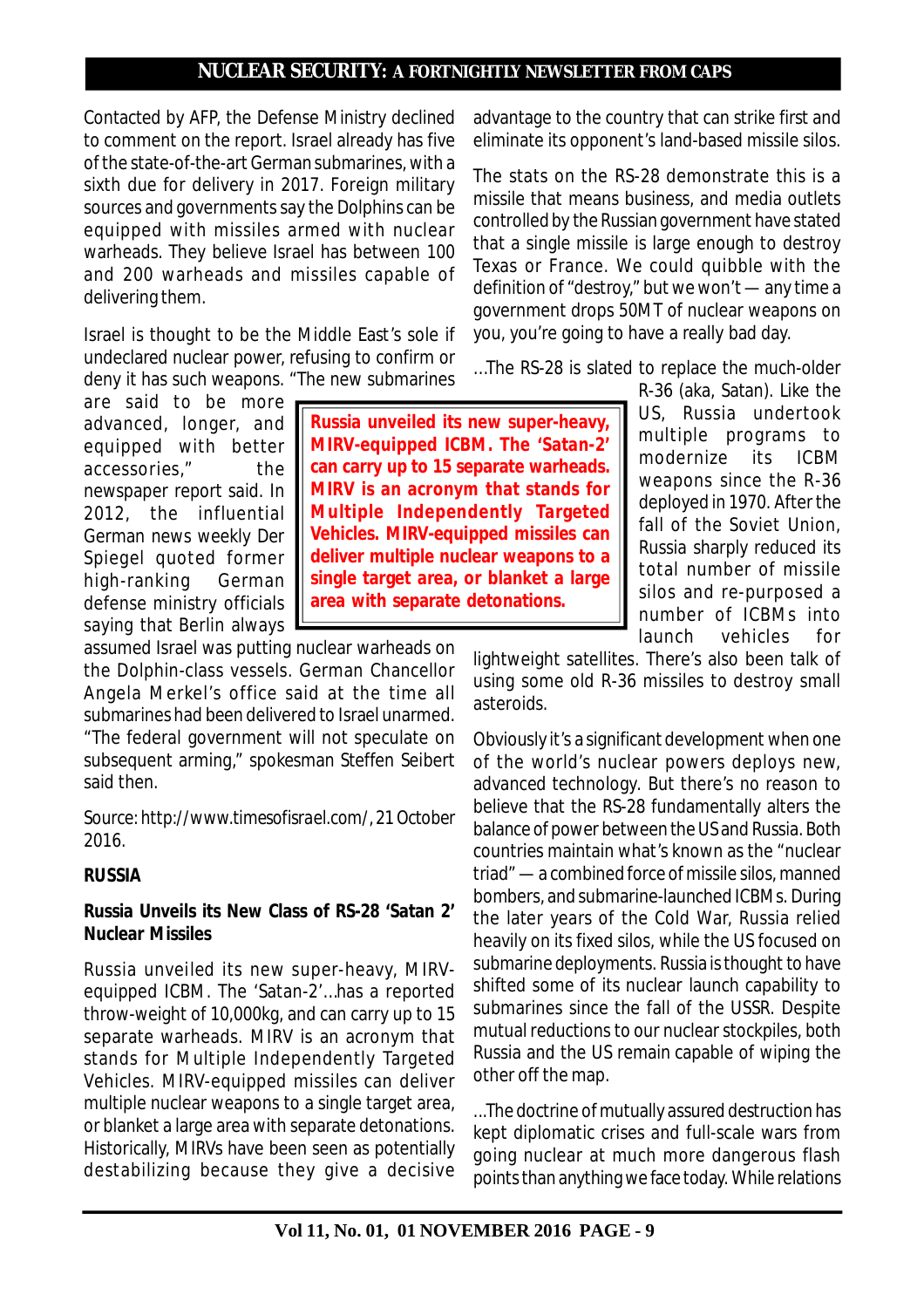with Russia have been chilly of late, there's no sign of nuclear conflict — Zhirinovsky's comments notwithstanding.

*Source: https://www.extremetech.com/,27 October 2016.*

#### **Russia is Moving Ahead with Missile Program that Violates Treaty: US Officials**

Russia appears to be moving ahead with a program to produce a ground-launched cruise missile despite the Obama Administration's protests that the weapon violates a landmark arms control

agreement, according to American officials and lawmakers. The concern goes beyond those raised by the US in July 2014, when the Obama administration said that Russia had violated the 1987 treaty on Intermediate-Range Nuclear Forces by conducting flight tests of the missile.

The INF accord, which was signed by President

Ronald Reagan and his Soviet counterpart, Mikhail S. Gorbachev, bans the two nations from testing, producing and possessing ground-launched ballistic or cruise missiles that are capable of flying 300 to 3,400 miles. American officials are now expressing concerns that Russia is producing more missiles than are needed to sustain a flight-test program,

spurring fears that the Kremlin is moving to build a force that could ultimately be deployed.

**since 2003.**

…Two prominent Republican lawmakers have also sent a letter to the White House asserting a deepening violation by Russia, but without providing details. The INF Treaty is the only arms control treaty that succeeded in eliminating a class of nuclear arms," wrote Representatives Mac Thornberry, chairman of the House Committee on

**American officials are now expressing concerns that Russia is producing more missiles than are needed to sustain a flight-test program, spurring fears that the Kremlin is moving to build a force that could ultimately be deployed.**

**To focus attention on the issue, the US has called for a rare meeting of the Special Verification Commission, a body that was established by the INF treaty to deal with compliance. Russia inherited the treaty obligations of the Soviet Union. Other former Soviet states that also are a party to the treaty — Ukraine, Belarus and Kazakhstan — will also send representatives to the meeting of the commission, its first**

Armed Services, and Devin Nunes, chairman of the House Permanent Select Committee on Intelligence. "It has become apparent to us that the situation regarding Russia's violation has worsened and Russia is now in material breach of the treaty."

To focus attention on the issue, the US has called

for a rare meeting of the Special Verification Commission, a body that was established by the INF treaty to deal with compliance. Russia inherited the treaty obligations of the Soviet Union. Other former Soviet

states that also are a party to the treaty — Ukraine, Belarus and Kazakhstan — will also send representatives to the meeting of the commission, its first since 2003. The arms control dispute comes against the background of steadily deteriorating relations, which are already strained over Russian airstrikes on Aleppo, Syria, as well as its seizure of portions of Ukraine.

> A range of American officials also have accused Russia of meddling in the presidential election by hacking into the email accounts of Democratic Party figures. But the arms control issues are important in their own right. The INF treaty is regarded as one of the accords that brought an end to the Cold War. The question of Russian

compliance threatens to tarnish the White House's arms control legacy and President Obama's vision of a world in which there would be fewer nuclear weapons.

Since the INF treaty was signed, some Russian officials appear to have had buyer's remorse, arguing that Moscow needs more ways to respond to the potential array of threats around its

**Vol 11, No. 01, 01 NOVEMBER 2016 PAGE - 10**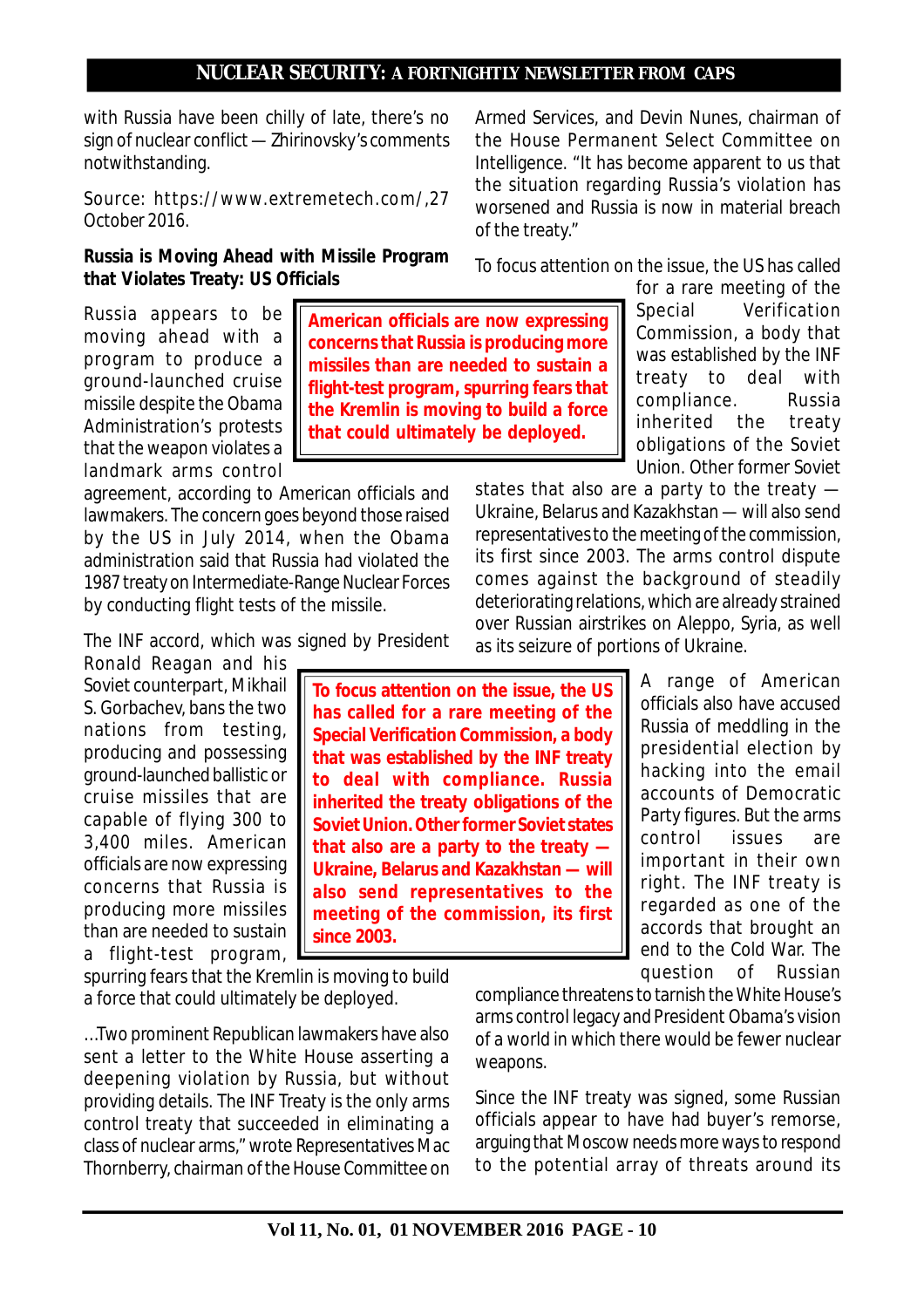periphery. During the George W. Bush administration, Russia's defense minister suggested that the two sides drop the treaty.

The Obama administration says that the treaty is in the overall interest of the US even if some of its provisions are being violated. When the US charged Russia with violating the accord two years ago, Mr. Obama sent a letter to President Vladimir Putin stressing his

interest in a high-level dialogue to preserve the treaty and bring the Kremlin back into compliance. American military officials, for their part, have said that a move by Russia to actually deploy the new missile system, which is small, mobile and easily concealed, would be significant. When he served as NATO's top commander in 2014, Gen. Philip M. Breedlove said that "a weapons capability" that violates the INF treaty "can't go unanswered."

How best to persuade the Russians to rectify the alleged violation is also a subject of debate. The Pentagon has produced a list of military steps that could be taken in response, but the White House

has yet to approve them. Two years ago, the State Department's senior arms control official raised the idea of imposing "economic measures," but sanctions do not appear to be under consideration. It is unlikely that the verification commission will make progress in resolving the allegation, since the Russians have never acknowledged the existence of the missile, even though American

This October 2016, Putin also suspended his country's participation in an accord that was

**Two years ago, the State Department's senior arms control official raised the idea of imposing "economic measures," but sanctions do not appear to be under consideration. It is unlikely that the verification commission will make progress in resolving the allegation, since the Russians have never acknowledged the existence of the missile, even though American officials say test flights may have begun as early as 2008.**

concluded in 2000 on the disposal of plutonium. That agreement does not affect the number of nuclear warheads the US and Russia have, but the suspension of the accord will deprive each side of the opportunity to verify what the other is doing to dispose of plutonium. Mr. Putin said the step was taken because the

deterioration of American-Russian relations had led to a "radically changed environment."

*Source: http://www.nytimes.com/, 19 October 2016.*

## **USA**

**The life-extension program for the B61- 12 atomic bomb will cost just over \$8.25 billion, according to a new estimate from the NNSA. The new cost estimate was completed over the summer as the agency prepared to enter the production-engineering phase of the program. The baseline cost of the program is \$7.605 billion, with an additional \$648 million in "funds leveraged from other NNSA programs for technology and**

#### **Updated B61 Nuclear Bomb to Cost \$8.25 Billion**

The life-extension program for the B61-12 atomic bomb will cost just over \$8.25 billion, according to a new estimate from the NNSA. The new cost estimate was completed over the summer as the agency prepared to enter the productionengineering phase of the program. The baseline

> cost of the program is \$7.605 billion, with an additional \$648 million in "funds leveraged from other NNSA programs for technology and manufacturing readiness," according to an agency statement – money that has common applications across multiple weapon systems.

> That cost does not include the estimated \$1.3 billion that the Department of Defense plans to spend on developing and procuring

officials say test flights may have begun as early as 2008.

tailkits for the weapons. With that included, the total cost for the program sits at roughly \$9.5 billion. The NNSA is a semi-autonomous

**manufacturing readiness.**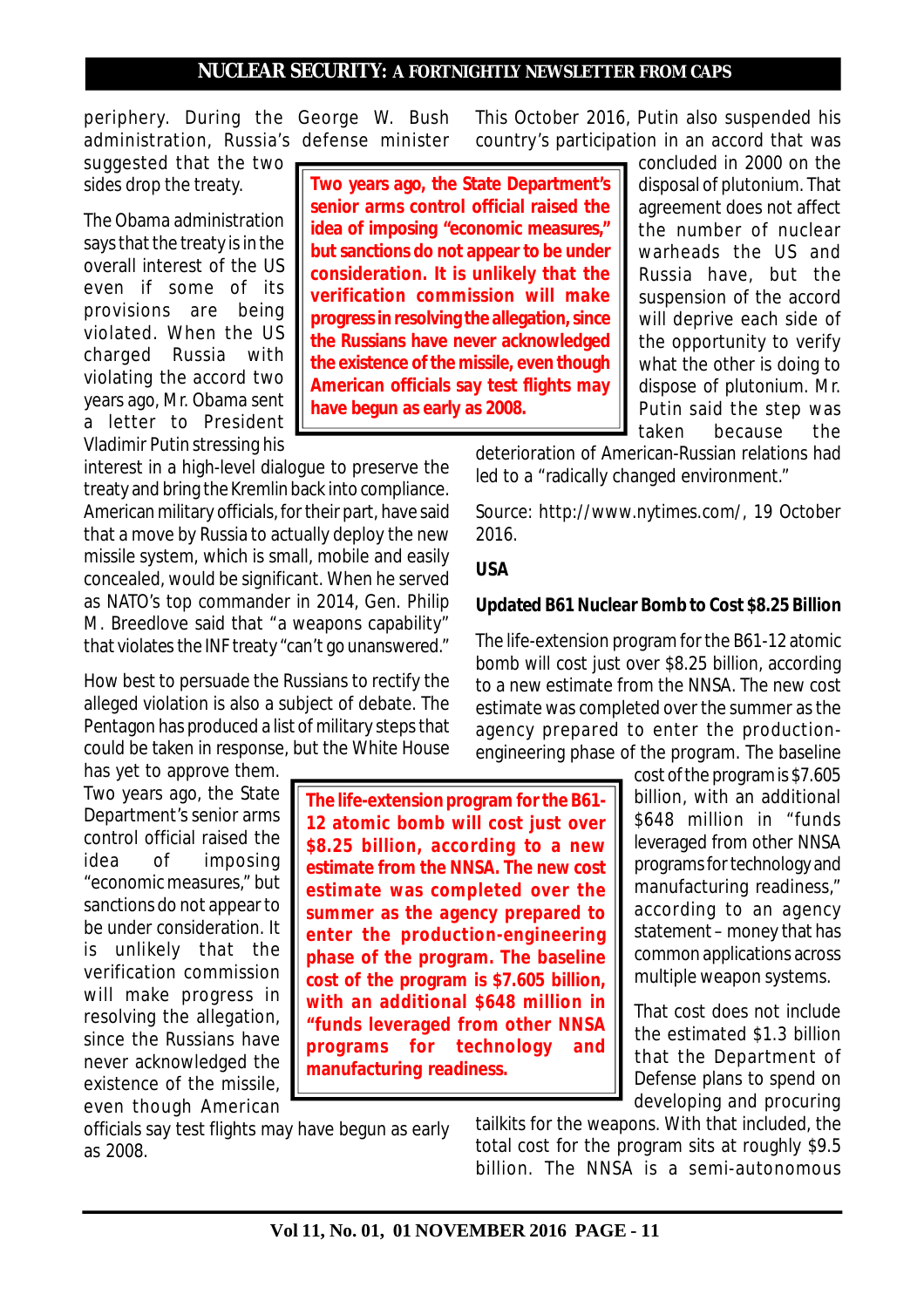department within the Department of Energy. While the Defense Department manages the delivery systems of the nuclear force — ships, planes and missiles — NNSA has oversight over the development, maintenance and disposal of nuclear warheads.

The agency is perusing a modernization plan known as the "3+2 Strategy," under which The NNSA is consolidating the American arsenal of warheads into five variants. The five ballisticmissile warheads now in service are being consolidated into three new interoperable warheads known as the IW-1, IW-2, and IW-3,

while the five bomb and cruise-missile warhead types are being consolidated into two replacement warhead designs, the W80-4 and the B61-12.

The B61-12 replaces the B61-3, -4, -7 and -10 variants, in a move that proponents say will both update aging parts of the weapons and drive down

costs for upkeep. "The B61-12 LEP is the most complex B61-12 activity the nuclear security enterprise has undertaken in more than 20 years," the agency said in a statement. "This weapon plays a critical role in national security and directly supports President Obama's directive to maintain a safe, secure, and effective nuclear deterrent, while reducing the size of the nuclear stockpile."

Kingston Reif, with the Arms Control Association, said the fact that the cost estimate has stayed within a 2013 range suggests NNSA's leadership does not foresee major problems in executing the life extension going forward. That 2013 cost estimate ranged between \$7.3 and \$9.6 billion.

*Source: Aaron Mehta, http:// www.defensenews.com/, 20 October 2016.*

### **USA–SOUTH KOREA**

#### **S. Korea, US Agree to Launch High-Level 'Extended Deterrence' Dialogue**

South Korea and the US agreed to launch a highlevel dialogue to discuss how to carry out the US

"extended deterrence" protection of the Asian ally from nuclear and missile threats from North Korea. The agreement to establish the "Extended Deterrence Strategy and Consultation Group" was reached in "two plus two" alliance talks that brought together South Korean Foreign Minister Yun Byung-se and Defense Minister Han Min-koo, and their US counterparts, Secretary of State John Kerry and Defense Secretary Ash Carter.

It represented a firmer commitment from Washington to use nuclear weapons and all other military capabilities to defend the ally amid heightened security concerns in South Korea in

**The NNSA is consolidating the American arsenal of warheads into five variants. The five ballistic-missile warheads now in service are being consolidated into three new interoperable warheads known as the IW-1, IW-2, and IW-3, while the five bomb and cruise-missile warhead types are being consolidated into two replacement warhead designs, the W80-4 and the B61-12.**

the wake of the North's fifth nuclear test in September 2016 and a series ballistic missile launches. "Extended deterrence" refers to the commitment to use nuclear weapons to deter attacks on allies. The US has provided extended deterrence or a "nuclear umbrella" to South Korea after withdrawing nuclear warheads from the country

in the early 1990s.

Ensuring the commitment's implementation was a key focus of talks. "I assured the minister of our commitment, the US' commitment, to defend South Korea through a robust combined defense posture and through extended deterrence, including the US nuclear umbrella, conventional strike and missile defense capabilities," Kerry said during a joint news conference with Yun after the talks.

… Kerry also said the US will never accept North Korea as a nuclear state. "If the North continues to violate international law by pursuing its ballistic missile and nuclear weapons programs, it will come under even stiffer sanctions, greater pressure and be left further and further behind while the rest of the region prospers," he said. Kerry also said the US will deploy the THAAD missile defense system to the South as early as possible.

 Yun said that the two countries will discuss details of extended deterrence when their defense ministers hold annual talks….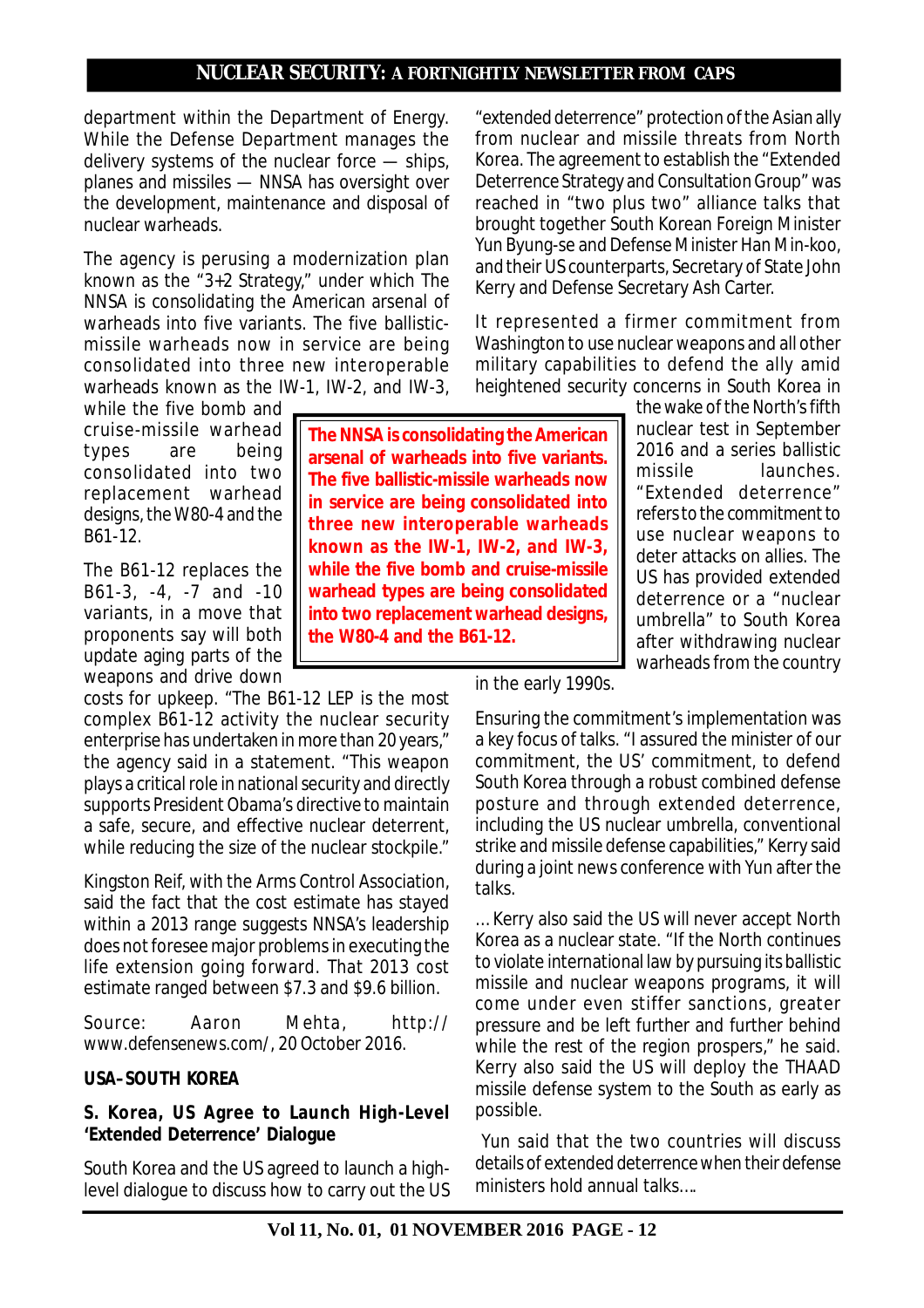The meeting could include discussions on bringing in US strategic assets to South Korea, such as nuclear-capable B-52 and B-1B bombers, F-22 stealth fighter jets and nuclear-powered, cruisemissile submarines….

… Kerry said the US is working to come up with additional UN sanctions on the North with a focus on closing the "livelihood loophole" in the last UN Security Council resolution, referring to the exception that allows Pyongyang to export coal

for livelihood purposes. The US will continue to pursue such pressure measures as they are "entirely preferable obviously to the military choice which we have again and again said is a last resort only as a matter of defensive measure to protect our

nations," Kerry said. Kerry also said the US is serious about imposing sanctions on individuals and entities assisting the North with its weapons programs…"the US commitment to the defense of South Korea is unwavering. This includes our commitment to provide extended deterrence, guaranteed by the full spectrum of US defense capabilities. This include our commitment to provide extended deterrence guaranteed by the full spectrum of US defense capabilities," he said.

…The talks came just a few days after Pyongyang carried out a banned test of a Musudan intermediate-range ballistic missile, believed to be capable of reaching the US territory of Guam, about a month after its fifth nuclear test…. In the SCM talks, the two sides are also expected to check on progress in efforts to deploy the US THAAD missile defense system in the South, while reaffirming that the deployment is aimed only at defending against North Korean threats and poses no threats to China and other countries.

*Source: http://english.yonhapnews.co.kr/, 20 October 2016.*

#### **BALLISTIC MISSILE DEFENCE**

#### **NORTH KOREA**

#### **North Korea's Ballistic Missile Launch Unsuccessful, Pentagon Says**

US Strategic Command's systems detected a failed North Korean intermediate ballistic missile launch, the Pentagon said. The launch allegedly occurred near the northwestern city of Kusong. "We strongly condemn this and North Korea's other recent missile tests, which violate UNSC resolutions explicitly prohibiting North Korea's launches using ballistic missile technology," Pentagon spokesman Gary Ross reportedly said. The reasons for the launch's failure were not specified. The Musudan missile has an estimated range of up to 2,500 miles, which could reach South Korea, Japan and Guam.

**The meeting could include discussions on bringing in US strategic assets to South Korea, such as nuclear-capable B-52 and B-1B bombers, F-22 stealth fighter jets and nuclear-powered, cruise-missile submarines.**

Ross said that the latest launch "did not pose a threat to North America." North Korea has not commented on this<br>incident vet. "This incident yet. provocation only serves to increase the international

community's resolve to counter the DPRK's prohibited activities, including through implementing existing UNSC sanctions," Ross said. "Our commitment to the defense of our allies, including the Republic of Korea and Japan, in the face of these threats, is ironclad."

…Despite a UN an on using ballistic and nuclear technology, North Korea has conducted several missile tests in 2016. The country conducted its fifth nuclear test in September. The reclusive nation has repeatedly said that its programs are for peaceful purposes but the US, South Korea and North Korea's major ally, China, all say the latest launches are focused on developing ballistic missiles.

*Source: http://www.ibtimes.com/, 16 October 2016.*

#### **NUCLEAR ENERGY**

#### **CHINA**

#### **Small Nuclear Plant to Power China's Big Plan?**

The plan is to install it in the South China Sea, where China has for long been locked in a dispute with nearby nations and the US. A research institute in China is developing the world's "smallest nuclear power plant", according to a report in the South China Morning Post. The plan is to install it in the South China Sea, where China has for long been locked in a dispute with nearby nations and the US.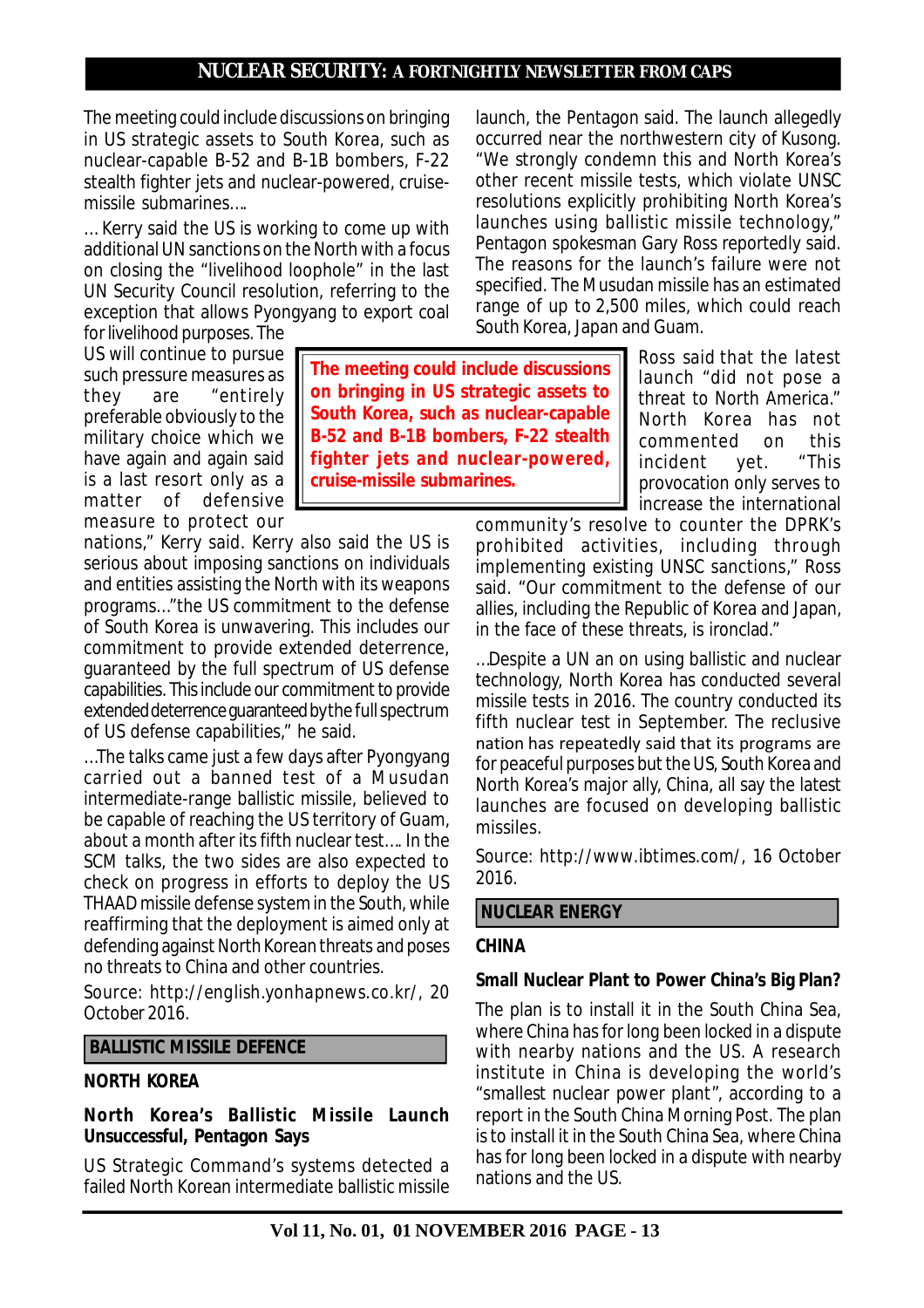**The lead-cooled reactor, 6.1 metres long and 2.6 metres high, roughly the size of a mini-bus, is said to be "small enough to fit inside a shipping container." It is expected to generate around 10 megawatts of electricity to power close to 5,00,000 households. Chinese scientists say that it is capable of running for years, maybe even**

*What is China Building:* According to the South China Morning Post, the Institute of Nuclear Energy Safety Technology at Hefei has been tasked with developing the power station. The

report says work on the unit, dubbed the "hedianbao" or the "portable nuclear battery pack", will be partially funded by the country's Army.

*How Big is the 'Smallest' Reactor?:* The lead-cooled reactor, 6.1 metres long and 2.6 metres high, roughly the size of a minibus, is said to be "small

enough to fit inside a shipping container." It is expected to generate around 10 megawatts of electricity to power close to 5,00,000 households. Chinese scientists say that it is capable of running for years, maybe even decades, without refuelling. State-run *Global Times* quoted the China National Nuclear Cooperation as saying that the country plans to build 20 floating nuclear power plants to bolster power and water supplies on the SCS islands.

**decades.**

*Why does China need Nuclear Reactors in the South China Sea?:* According to analysts, the reasons mostly seems political. China wants to

assert political and military superiority in the region, which is under challenge from Philippines, Vietnam, Malaysia, Brunei and Taiwan. China has been building infrastructure on the disputed islands, even building man-made islands, to consolidate its hold on the area after an international tribunal quashed its claims over almost all of the SCS in July

**The growth of China's nuclear power industry will make it the world's biggest in 15 years, the country will overtake France to have the second-largest number of nuclear reactors by 2020, China's push to develop nuclear energy comes from the need to improve air quality in its rapidly growing cities as well as reduce greenhouse gas emissions in line with international commitments.**

this year. The remoteness and size of some of these islands make it difficult for them to receive power from the mainland. And since the islands also lack freshwater sources, a large amount of

electricity would be needed to desalinate seawater for potential inhabitants. How groundbreaking is the technology? Not very.

> Chinese researchers have mostly refurbished technology from the Soviet Alpha-class nuclear submarines of the 70s.

> *How Safe is it?:* Several unnamed Chinese researchers quoted in the South China Morning Post report have raised concerns. Should an accident happen or were a natural calamity to strike, the radioactive waste

would not only damage countries and people living nearby, but may also spread across the world on the strong currents that are common in the region. Marine scientists at the Ocean University of China have also warned that the discharge of hot, radioactive water from the plant into the sea might significantly alter the region's ecological system.

*Source: http://indianexpress.com/, 13 October 2016.*

#### **China to Overtake US Nuclear Capacity**

The growth of China's nuclear power industry will make it the world's biggest in 15 years, WNA

> reported. The country will overtake France to have the second-largest number of nuclear reactors by 2020, according to WNA director general Agneta Rising. China's push to develop nuclear energy comes from the need to improve air quality in its rapidly growing cities as well as reduce greenhouse gas emissions in line with international commitments.

The country has one of the highest rates of air pollution related deaths in the world.

…The WNA report showed that in Asia 134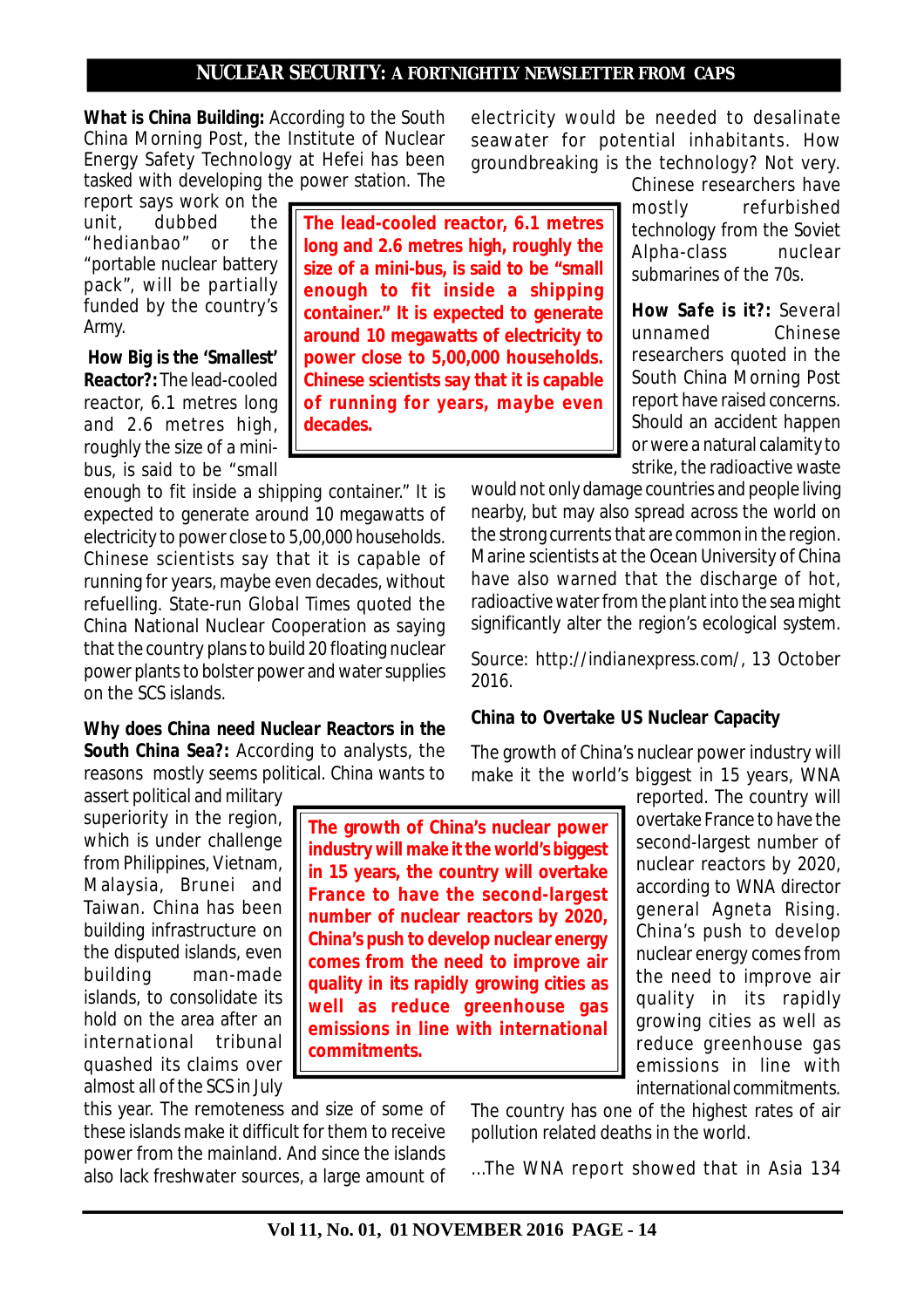operable reactors generated 400 terawatt hours of electricity last year, making up 16 percent of global nuclear generation. There are firm plans to increase that figure, with 39 reactors comprising 47.4 GW

currently under construction in Asia. Twenty of those are to be built in China. Beijing has set a goal to generate 58 GW of nuclear energy by 2020. A gigawatt of power provides enough energy for about 700,000 homes. By 2050, nuclear power generation in China is expected to exceed 350 GW, including about 400 new

nuclear reactors at a cost of over a trillion dollars….

According to the report, there are plans for more than 50 reactors providing more than 50,000 MW in nine new countries in the region. Most of them plan to have their first nuclear reactors enter operation before 2030. New reactor construction is mostly led by industrializing countries which have enjoyed high levels of economic growth with an

accompanying increase in energy demand, the WNA said….

#### *Source:https://www.rt.com/ , 26 October 2016.*

#### **South China Sea War: China Developing Smaller Nuclear Equipment**

The struggle for power is real among the Asian countries that have some claim over the South China Sea. While there are some countries that favor peaceful negotiations to

prevent any war, China is determined to stand their ground. This makes the issue of South China Sea war even more heated. While the surrounding countries have been doing their best to stay grounded, tensions may skyrocket after Beijing's latest revelation.

*An Ulterior Motive?:* Beijing has revealed their secret plan to float an atomic reactor to the disputed seas. Not only is the weapon going to be floating in the area, but it will reportedly be hidden inside a shipping container. This alone seems pretty hard

to believe, but China is reportedly developing new lethal weapons. Experts say that Beijing is reportedly making the world's smallest nuclear plant. It is so small that it is dubbed as a

> "portable nuclear battery pack" and can fit inside a small steel box. While it is still being developed, experts speculate that it could be ready within five

> This lead cooled reactor

**Beijing has set a goal to generate 58 GW of nuclear energy by 2020. A gigawatt of power provides enough energy for about 700,000 homes. By 2050, nuclear power generation in China is expected to exceed 350 GW, including about 400 new nuclear reactors at a cost of over a trillion dollars.**

could generate 10 megawatts of power, which is enough to power 50,000 homes. That is a lot of power for something that is just 6.1 meters long and 2.6 meters high. Apart from its portable size, it will be capable of desalinating large quantities of sea water to be used in the plant. However, this would pose a threat and danger

years.

The South China Sea war may get even more heated if radioactive wastes from the reactor affect the local fish stocks.

*The Risks:* What China doesn't take consideration is the possible risk it poses to the environment and the marine creatures. It won't affect the mainland directly but the wastes ingested by the sea creatures could end up on a dining table….

*Source: Kristina Jacomina, http:// www.morningledger.com/s, 13 October 2016.*

#### **CHINA–INDIA**

#### **China does not Want to De-Friend India at the Cost of Pakistan, Says Former Foreign Secretary**

… China has said that it is ready to have talks with India on the latter's entry into the NSG. Former foreign secretary Bhupatray Shashank

to the surrounding countries as it would be vulnerable to environmental disasters. **Experts say that Beijing is reportedly making the world's smallest nuclear plant. It is so small that it is dubbed as a "portable nuclear battery pack" and can fit inside a small steel box. While it is still being developed, experts speculate that it could be ready within five years this lead cooled reactor could generate 10 megawatts of power, which is enough to power 50,000 homes. That is a lot of power**

**for something that is just 6.1 meters**

**long and 2.6 meters high.**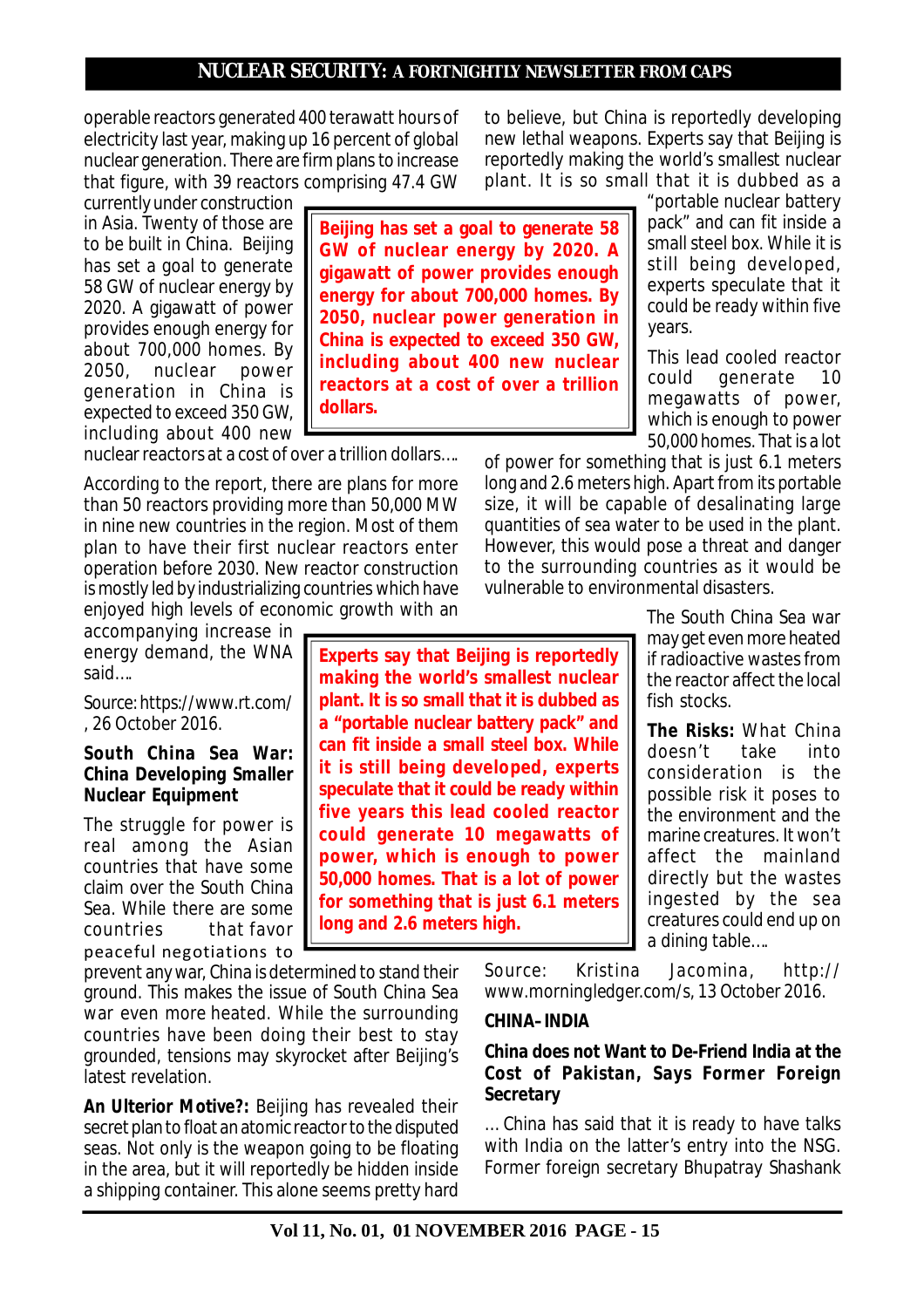said China does not want to de-friend India at the cost of Pakistan. Shashant told ANI, "China is saying that India has to negotiate with all the members of the NSG. So, it's not a bilateral issue." "China is trying to divert attention from its own role in blocking India's entry into NSG by saying 'look you have not spoken to others and they are others, who are blocking it," he added….

About the NSG, China's Vice Foreign Minister said "These rules are not to be decided by China alone...we are ready to continue consultations with India to build consensus and we also hope India can go to other members of the NSG as well."

To prevent India's entry, China has said that the NSG's rules disallow a member who has not signed the nuclear Non-Proliferation Treaty. India has said it will not surrender its national interest by signing the accord, but its track record of non-proliferation should entitle it to join the NSG.

India was granted an NSG waiver in 2008 that allows it to engage in nuclear commerce, but deprives it of a vote in the organisation's decision making.

*Source: ww.newindianexpress.com/, 12 October 2016.*

### **FRANCE**

### **France Avoids Nuclear Plant Closure Decision as Election Looms**

France has delayed a decision on promised nuclear reactor decommissioning, effectively putting on hold a process that could ultimately be overturned with a change of government next year.

A government investment roadmap published on 28 October stopped short of identifying reactors for closure under 2015 legislation that commits France to reducing atomic energy to 50 percent of its electrical power mix, from more than 75 percent currently. Instead, the Energy Ministry plans leaves it to state utility EDF to issue a strategic review of plants and energy requirements around April of next year. However, the final decision on whether the reactors are scrapped is a political one.

France goes to the polls in the first round of presidential voting in April, followed by legislative elections in June - meaning the issue looks unlikely to be resolved before a new president and assembly has been elected. Former Prime Minister Alain Juppe, the conservative candidate currently leading the race, has called Socialist President

> Francois Hollande's 50 percent target absurd and vowed to scrap it, in common with several other right-wing candidates. Lawmaker Herve Mariton, a Juppe ally and prominent energy specialist among the conservative Les Republicains, has also rejected Hollande's plan to close EDF's ageing Fessenheim plant after a

new reactor opens at Flamanville in 2018.

Opinion polls show conservative candidates easily defeating any potential Socialist rivals in the presidential election, which takes place in two rounds, the second due in May. Environmental group Greenpeace said the French government was failing to implement the 2015 energy law and had betrayed last year's Paris Climate Agreement to curb climate-warming emissions by not doing enough to support renewable energy alternatives.

In order to meet the 2015 commitment, France would have had to decide on the shutdown of 22 reactors by now, it said. According to the energy investment plan published on 28 October, a decision to close Fessenheim, France's oldest nuclear plant, will be taken by the end of the year. The plan also pledged to almost double renewable power output to 150-167 TWh by 2030. The plan also seeks to cut nuclear power output by 10 to 65 TWh by 2023.

*Source: http://www.reuters.com, 29 October 2016.*

**According to the energy investment plan published on 28 October, a decision to close Fessenheim, France's oldest nuclear plant, will be taken by the end of the year. The plan also pledged to almost double renewable power output to 150-167 TWh by 2030. The plan also seeks to cut nuclear power output by 10 to 65 TWh by 2023.**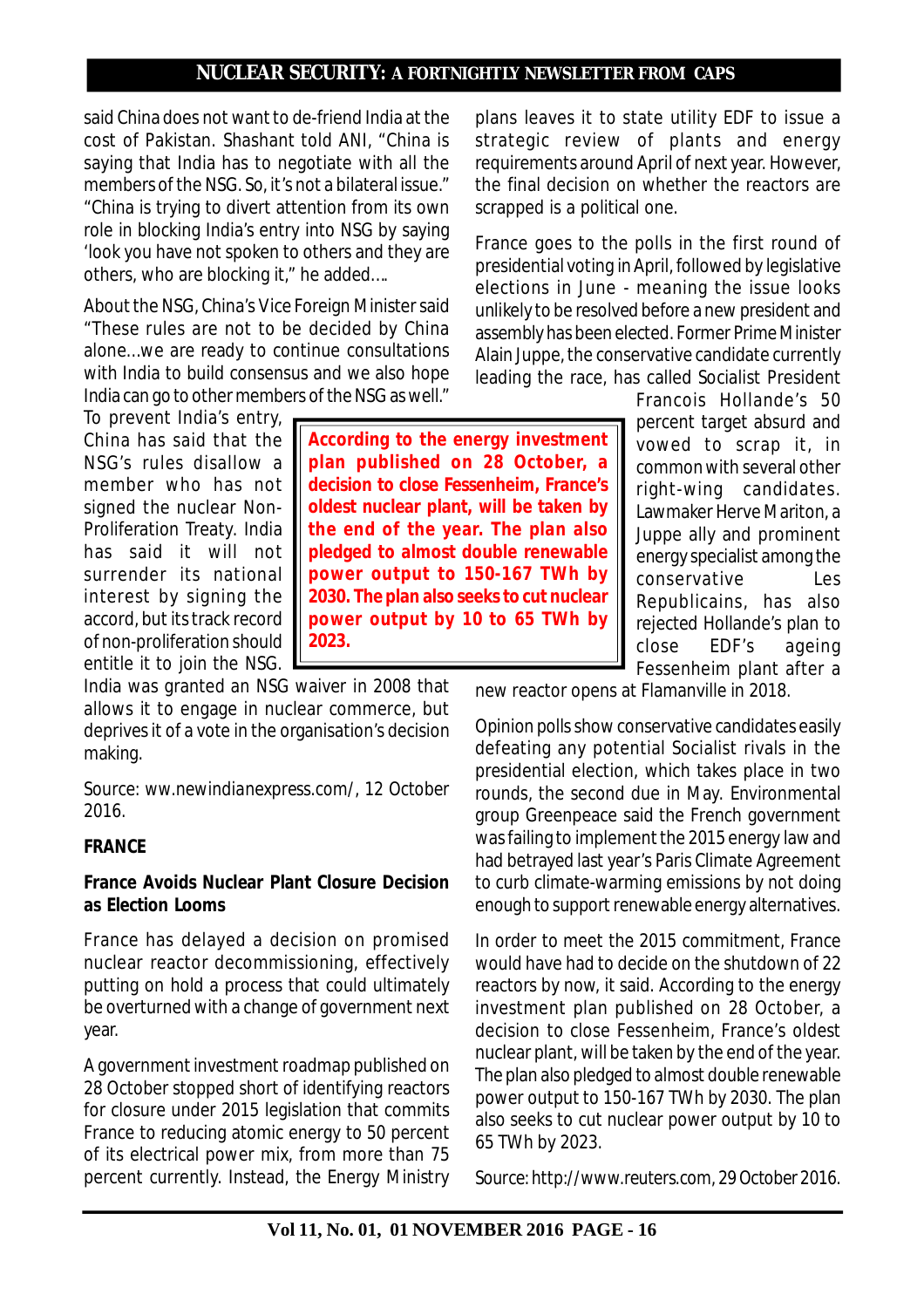#### **INDIA**

### **Kudankulam II Project Launched**

India and Russia have officially launched the second phase of the Kudankulam nuclear power plant under construction in the Indian state of Tamil Nadu by Rosatom as part of an intergovernmental agreement signed between Moscow and New Delhi in 1998. During the summit, the two countries also announced they had finalized the general framework agreement and credit protocol on construction of units 5 and 6, with their signing to take place before the end of the year.

The inauguration ceremony was held during the BRICS summit held in Goa, when Indian PM Narendra Modi and Russian President Putin also laid the foundation stones for the third and fourth blocks of the Kudankulam plant via a video conference.... Limarenko said in a Rosatom statement on 15 October: "Today we are handing over the second power unit of Kudankulam NPP for operation. We have undertaken great obligations and fulfilled them. This is an exclusive result of our joint efforts with Indian partners. Our unified Russian-Indian team did an excellent job. We continue our work quided by unconditional principles of safety and efficiency….

India has completed the required preparatory works in order to start construction of units 3 and 4, Rosatom said, adding that all the necessary infrastructure and design documentation have been established. ASE Group's customer – NPCIL – has also obtained regulatory approval to carry out excavation works and has already started them, Rosatom said.

"We have started a new large-scale project on construction of the third and fourth power units," Limarenko said. "The current start of the second stage of Kudankulam NPP from the first concrete pouring for the foundation stone of units 3 and 4 is a next important step of our time-proven Russian-Indian partnership. We have intensely hard work ahead, but we are sure that only jointly with Indian partners can we achieve success in our joint activities in the interests of our

#### countries."

The Kudankulam plant is of the Atomenergoproekt design with VVER-1000 MW power units, which fully meet the requirements of Russian regulatory authorities and the IAEA, Rosatom said. In a separate statement from the India government on 15 October, Modi said: "Just minutes ago, with dedication of Kudankulum 2 and laying of foundation concrete of Kundankulum 3 and 4, we saw the tangible results of India-Russia cooperation in the field of civil nuclear energy. And, with proposed construction of another eight reactors, our wide ranging cooperation in nuclear energy is set to bring rich dividends for both of us. It also fits in with our needs of energy security, access to high technology and greater localization and manufacturing in India."…

*Source: World Nuclear News, 17 October 2016.*

### **PAKISTAN**

## **Country's 4th Nuclear Power Plant of 340 MW Starts Operation: PAEC**

Country's fourth nuclear power plant at Chashma Unit-3 (C-3) with 340 MW power generation capacity, has been successfully connected to the national grid, Pakistan Atomic Energy Commission (PAEC) revealed…. Pakistan's 4th nuclear power plant Chashma unit-3(C-3) has been connected to the national grid," the PAEC sources said and added hence starting supply of electricity generate by this unit to the national grid on trial basis. They said "After performing various safety and functional tests, the plant will attain full power in first fortnight of December 2016 and a formal inauguration ceremony of the full power grid connection will be held in December 2016."

Chairman PAEC Muhammad Naeem, on achieving this milestone, has re-affirmed that the scientists, engineers and technicians of PAEC are working hard to contribute in achieving all the targets set to ensure energy security for the country. He acknowledged the support of Strategic Plans Division and the government for help achieve these targets.

Pakistan's first nuclear power plant KANUPP at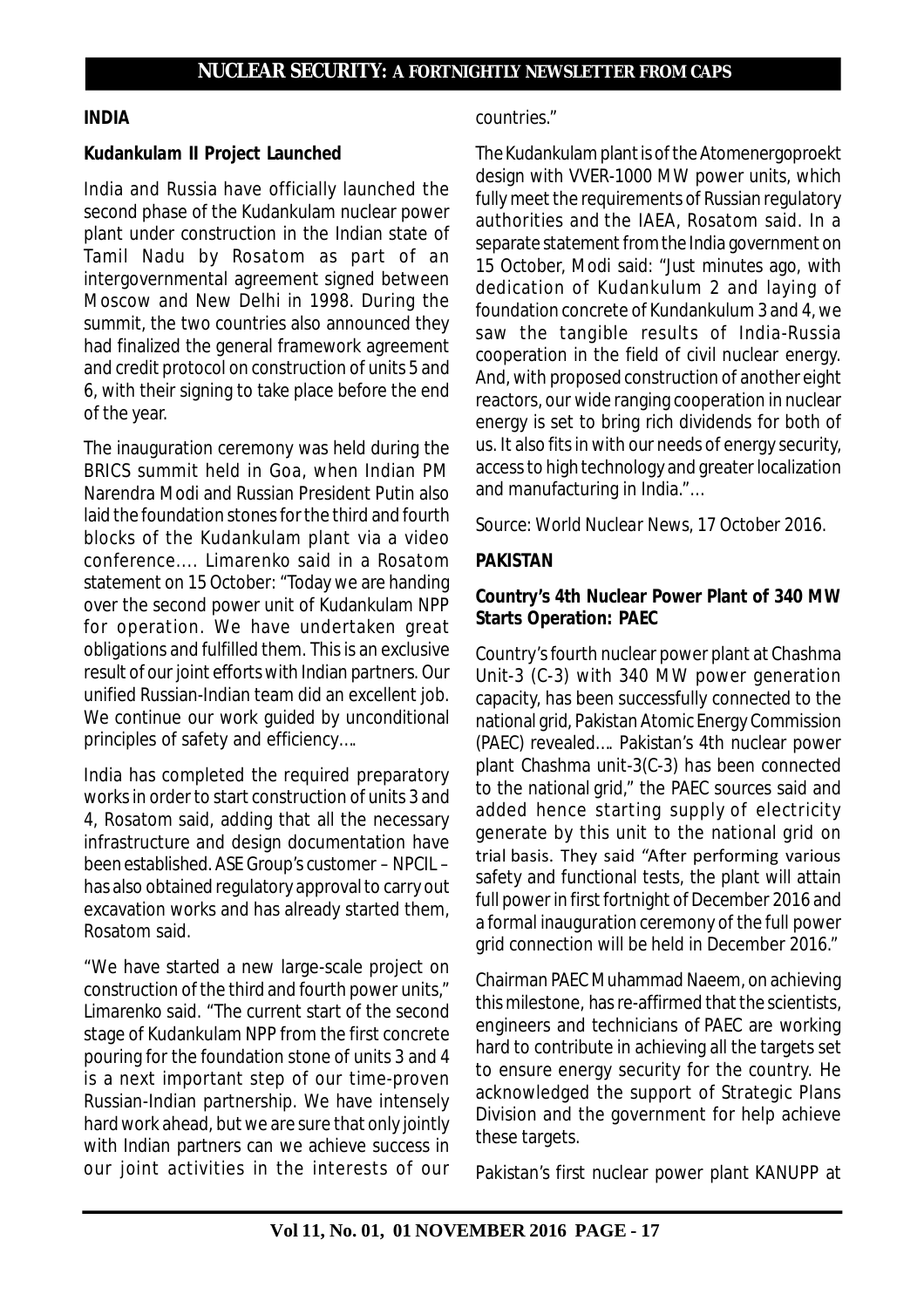Karachi, is in operation for the last 44 years. The other two nuclear power plants C-1 and C-2 at Chashma are generating electricity with more than 90% capacity factor. These are the best performing power units among all power generating units of the country from all sources. These nuclear plants are supplying around 600 MW to the grid. Two larger capacity nuclear power plants K-2 and K-3 near Karachi are under construction and will be completed in 2020 and 2021 respectively.

*Source: http://www.app.com.pk/, 16 October 2016.*

### **TAIWAN**

#### **Taiwan to End Nuclear Power Generation in 2025**

In a rare move for powerhungry Asia, the Taiwanese government has decided to abolish nuclear power generation by 2025 to meet the public's demand for a nuclear-free society following the Fukushima

nuclear disaster. Taiwan's Executive Yuan, equivalent to the Cabinet in Japan, approved revisions to the electricity business law, which aim to promote the private-sector's participation in renewable energy projects, on 20 Oct 2016 "Revising the law shows our determination to promote the move toward the abolition of nuclear power generation and change the ratios of electricity sources," said President Tsai Ing-wen. The government plans to start deliberations on the revised bill in the Legislative Yuan, or the parliament, in the near future, with the goal of passing it within this year in 2016.

… In Taiwan, nuclear power accounted for 14.1 percent of all the electricity generated in 2015. At present, three nuclear power plants are operating. However, the March 2011 accident at the Fukushima No. 1 nuclear power plant heightened public opinion against nuclear power generation. In response to the sentiment, Tsai, who assumed the presidency in May with a vow

**The Taiwanese government has decided to abolish nuclear power generation by 2025 to meet the public's demand for a nuclear-free society following the Fukushima nuclear disaster. Taiwan's Executive Yuan, equivalent to the Cabinet in Japan, approved revisions to the electricity business law, which aim to promote the private-sector's participation in renewable energy projects.**

of establishing a nuclear-free society, led the government's effort to abolish nuclear power.

Like Japan, Taiwan is hit by many earthquakes. The three nuclear power plants currently in operation will reach their service lives of 40 years by 2025. The revised bill will clearly stipulate that operations of all the nuclear plants will be suspended by that year. The stipulation will close the possible extension of their operations.'

The government is looking to solar power and wind power as the pillars of renewable energies. It aims

> to increase their total ratio among all electricity sources from the current 4 percent to 20 percent in 2025. However, meeting the goal assumes that electricity generated by solar power will increase 24-fold in 10 years. Because of that, some people harbor doubts on the viability of the plan.

> *Source: http:// www. asahi.*

*com/,23 October 2016.*

#### **NUCLEAR COOPERATION**

#### **KAZAKHSTAN– SAUDI ARABIA**

#### **Kazakhstan and Saudi Arabia Agree to Nuclear Cooperation**

Saudi Arabia and Kazakhstan have signed an agreement to cooperate in the peaceful use of nuclear energy. The agreement was signed in Riyadh during a visit by Kazakhstan President Nursultan Nazarbayev. The agreementwas signed by Kazakh energy minister Kanat Bozumbayev and King Abdullah City for Atomic and Renewable Energy (KA-CARE) president Hashim bin Abdullah Yamani. The signing was witnessed by Nazarbayev and Saudi's Custodian of the Two Holy Mosques King Salman bin Abdulaziz Al Saud.

Following a meeting with Saudi Arabia's minister of energy, industry and mineral resource, Khalid Al-Falih, on 24 October 2016, Bozumbayev said,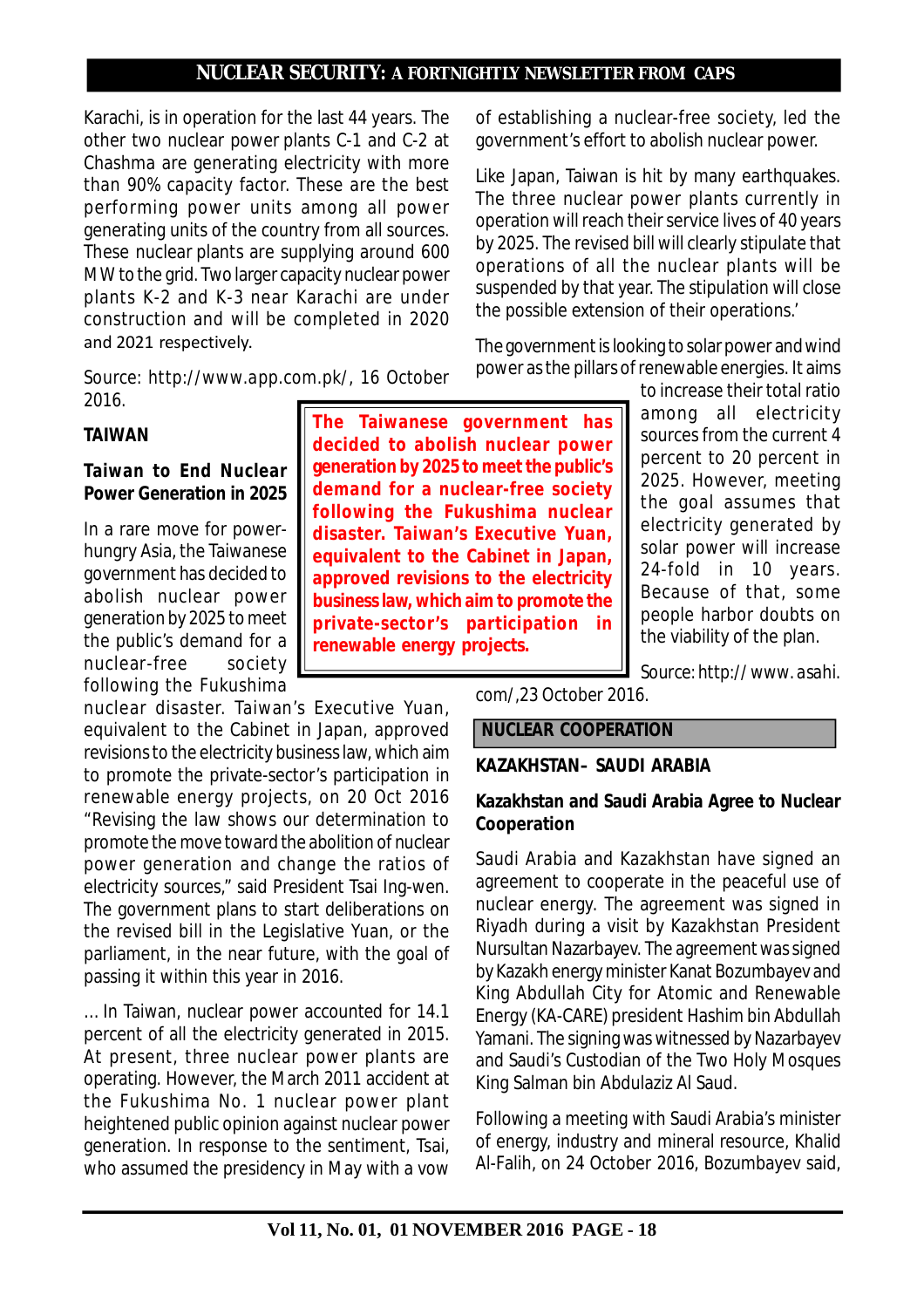"Kazakhstan is a leader in the production of natural uranium. We have a joint venture with Russia for uranium enrichment. We produce [fuel] pellets; we are at the stage of creating fuel assemblies. We have the necessary experience, which we can share with our Saudi colleagues."

Kazakhstan has 12% of the world's uranium resources and an expanding mining sector, producing about 23,800 tonnes in 2015, and planning for further increase to 2018. A single Russian nuclear power reactor operated from 1972 to 1999, generating electricity and desalinating water. Kazakh plans for future nuclear power

include 300 MWe class units as well as smaller cogeneration units in regional cities. In 2012 the government had a draft master plan of power generation development in the country until 2030. According to this plan, a nuclear electricity share then should be about 4.5%, requiring about 900 MWe of nuclear capacity.

Saudi Arabia is one of

several Middle Eastern states looking into setting up a nuclear power program. Although its nuclear program is in its infancy, the Kingdom has plans to construct 16 nuclear power reactors over the next 20 years. A 2010 royal decree identified nuclear power as essential to help meet growing energy demand for both electricity generation and water desalination, while reducing reliance on depleting hydrocarbon resources. Saudi Arabia has signed similar nuclear cooperation agreements with Argentina, China, Finland, France, Hungary, Indonesia, Russia and South Korea.

*Source: World Nuclear News, 26 October 2016.*

# **UGANDA–RUSSIA**

### **Uganda Asks Russia for Help in Nuclear Power**

Uganda has asked Russia for help in the development of nuclear power. The landlocked country is gearing to boost its generation capacity to 40000 megawatts to support planned industries under its Vision 2040 development program.

The co-operation with between the two countries was reveled on Friday following a meeting between Uganda and the Russian owned Rosatom State Atomic Energy Corporation. During the meeting, a memorandum of understanding was signed between Rosatom the Ministry of Energy and Mineral Development of Uganda to start cooperation in the peaceful use of nuclear power. … "The co-operation will see Uganda gain expertise and technology from Russia," said Viktor Polikarpov, Rosatom's regional vice-president of

Sub-Saharan Africa.

In 2002, the Parliament of Uganda approved the principles and areas of the peaceful use of nuclear power and in 2008 passed the Atomic Energy Act establishing the Atomic Energy Council, the national regulator, and the Nuclear Energy Unit forming part of the Ministry of Energy.

According to the Uganda's National Development Plan,

the country intends to use its uranium reserves to generate electricity using nuclear power stations. Specialists have noted that by 2035 Uganda will need the generating capacity totaling up to 40,000MW which can only be achieved through nuclear power.

Polikarpov said promoting the co-operation between Russia and Uganda in nuclear power became one of the central issues at the meeting held in Kampala. Those present included Unganda President Yoweri Museveni, officials from the Ministry of Energy and Mineral Development and members of the Russian delegation from Rosatom. During the meeting, Museveni supported the development of nuclear power in the near future and emphasized the importance of professional training of local staff. …

*Source: http://www.the-star.co.ke, 29 October 2016.*

**Kazakhstan has 12% of the world's uranium resources and an expanding mining sector, producing about 23,800 tonnes in 2015, and planning for further increase to 2018. A single Russian nuclear power reactor operated from 1972 to 1999, generating electricity and desalinating water. Kazakh plans for future nuclear power include 300 MWe class units as well as smaller cogeneration units in regional cities.**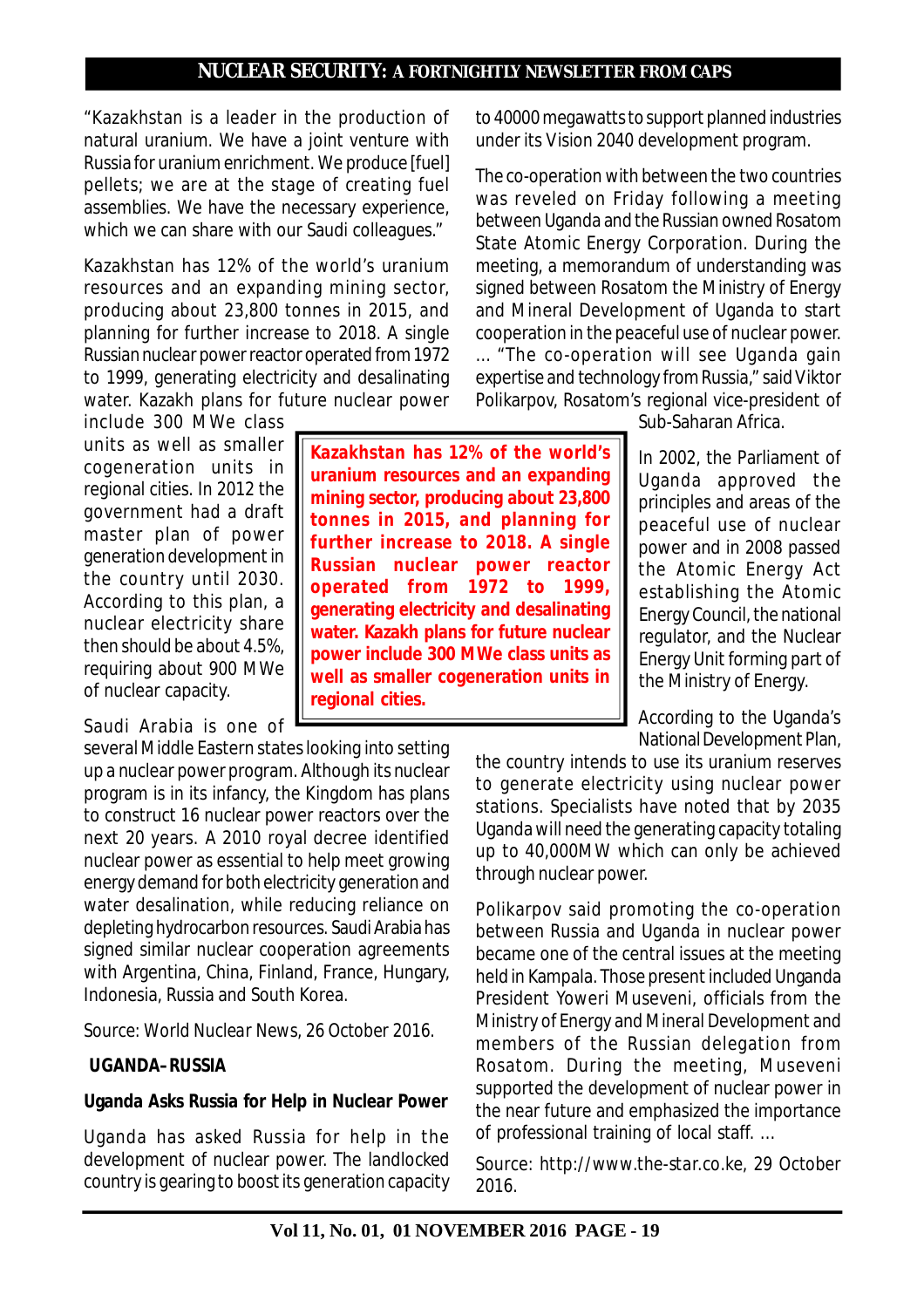**a treaty to ban nuclear weapons, despite strong opposition from nuclear-armed**

**nations and their allies.**

# **NUCLEAR SECURITY: A FORTNIGHTLY NEWSLETTER FROM CAPS**

**The resolution, to be voted on in the coming weeks, has the potential to break a decades-long stalemate over the legality of nuclear weapons. It sets out to establish a mandate in 2017 on a "legally binding instrument to prohibit nuclear weapons, leading**

**toward their total elimination.**

## **NUCLEAR DISARMAMENT**

## **GENERAL**

### **Hibakusha Join Activists at UN Event in Calling for Nuke Ban Treaty**

Atomic bomb survivors from Hiroshima and Nagasaki joined anti-nuclear activists in New York where they voiced their concerns ahead of a General Assembly meeting that will vote on whether to ban nuclear weapons. The

resolution, to be voted on in the coming weeks, has the potential to break a decades-long stalemate over the legality of nuclear weapons. It sets out to establish a mandate in 2017 on a "legally binding instrument to prohibit nuclear weapons, leading toward their total elimination," and has given aging atomic bomb survivors a renewed sense of optimism.

…Morikawa survived the bombing of Hiroshima. He was 6 years old and just 9 kilometers (5.5 miles) away from the epicenter when the device detonated over his city.Along with his father,

mother and younger sister, Morikawa was also exposed to nuclear fallout from the bomb, such as "black rain."

Morikawa raised concerns about the roughly 15,000 nuclear weapons that still exist today despite dramatic reductions having been made since the height of the Cold War. At one time,

there were roughly 70,000 nuclear weapons in the world. He pointed out that about 4,000 nuclear missiles are always at the ready and could be fired "at a moment's notice." "The existence of even one atomic weapon is one weapon too many," he said, adding that the best way to stigmatize the bombs is by sharing the inhumane impact they had on people like himself.

Like Morikawa, Noriko Sakashita, another Hiroshima hibakusha, and Joji Fukahori, who lived through the Nagasaki bombing, also called upon people around the globe to help them realize their

> dream of a nuclear free world. They had come to the city on the Peace Boat, which is operated by a Japanese nongovernmental organization whose aim is to build friendships and spread pacifism around the world.

…The Peace Boat, on its

92nd voyage, stopped in New York on its way from Europe. It will continue on to the Bahamas and Cuba. Fukahori, for his part, made his remarks at a packed auditorium full of students from the United Nations International School. He recounted the tremendous hardships he, as a 14-year-old junior high school student, faced after losing his mother and three siblings following the Nagasaki blast on Aug. 9, 1945. "I cannot agree with nuclear weapons," he told the students through a translator. "I would really like to ask for your cooperation to work together toward a world that

has peace and no wars."

…The hibakusha and other activist say they remain hopeful the UN resolution will be adopted. "The achievement of this goal will be nothing less than the realization of a dream that hibakusha have held in their hearts for 71 years a world without these evil weapons," said Morikawa.

*Source: http://www.japantimes.co.jp/, 22 October 2016.*

# **UN Votes to Start Negotiating Treaty to Ban Nuclear Weapons**

In the UN's disarmament and international security committee, 123 nations voted in favour of a nuclear ban treaty, 38 opposed and 16

**In the UN's disarmament and international security committee, 123 nations voted in favour of a nuclear ban treaty, 38 opposed and 16 abstained. Australia was one of the nations that voted no. UN member states have voted overwhelmingly to start negotiations on**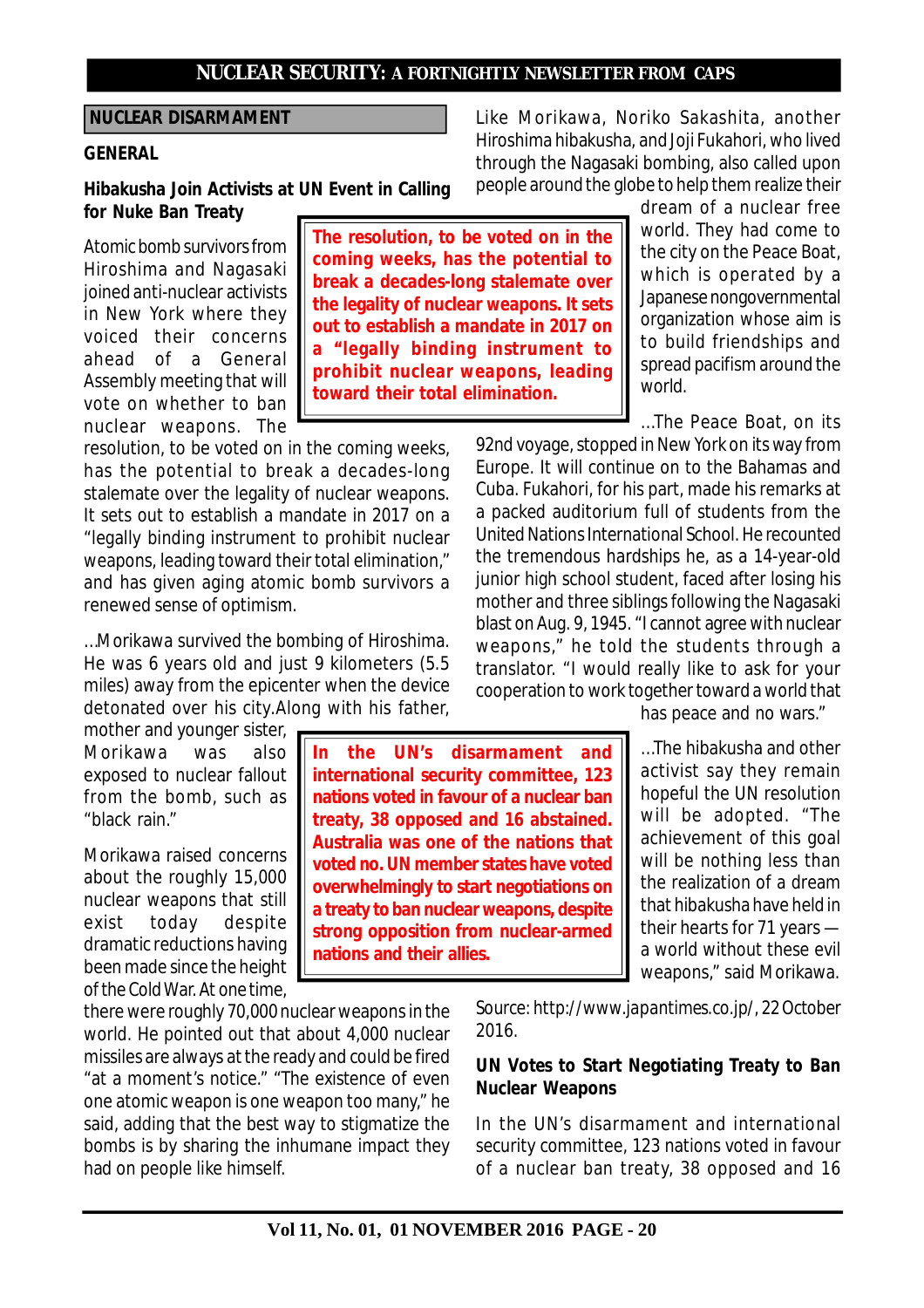abstained. Australia was one of the nations that voted no. UN member states have voted overwhelmingly to start negotiations on a treaty to ban nuclear weapons, despite strong opposition from nuclear-armed nations and their allies. In the vote in the UN disarmament and international

security committee on 28 October 2016, 123 nations were in favour of the resolution, 38 opposed and 16 abstained. Nuclear powers the US, Russia, Israel, France and the United Kingdom were among those that opposed the measure.

Australia, as a long-time

dependant on the US's extended nuclear deterrence, also voted no. Australia will not support negotiations to outlaw nuclear weapons. The resolution now goes to a full general assembly vote some time in December 2016. The resolution aims to hold a conference in March 2017 to negotiate a "legally binding instrument to prohibit nuclear weapons, leading towards their total elimination". Support for a ban treaty has been growing steadily over months of negotiations, but it has no support from the nine known nuclear states – the US, China, France, Britain, Russia, India, Pakistan, Israel and North Korea – which includes the veto-wielding permanent five members of the Security Council.

But Australia has been the most outspoken of the non-nuclear states. During months of negotiations, Australia has lobbied other countries, pressing the case for what it describes as a "building blocks" approach of engaging with nuclear powers to reduce the global stockpile of 15,000 weapons. Australia has consistently maintained that although nuclear weapons exist, it must rely on the protection of the deterrent effect of the US's nuclear arsenal, the second largest in the world.

…The efficacy of a ban treaty is a matter of fierce debate. Without the participation of the states that actually possess nuclear weapons, critics argue it cannot succeed. But proponents say a nuclear weapons ban will create moral suasion –

**Support for a ban treaty has been growing steadily over months of negotiations, but it has no support from the nine known nuclear states – the US, China, France, Britain, Russia, India, Pakistan, Israel and North Korea – which includes the veto-wielding permanent five members of the Security Council.**

in the vein of the cluster and landmine conventions – for nuclear weapons states to disarm, and establish an international norm prohibiting nuclear weapons' development, possession and use. Non-nuclear states have expressed increasing frustration with the current

nuclear regime and the sclerotic movement towards disarmament. With nuclear weapons states modernising and in some cases increasing their arsenals, instead of discarding them, more states are becoming disenchanted with the nuclear non-proliferation treaty and lending their

support for an outright ban.

*Source: The Guardian, 28 October 2016.*

### **NUCLEAR NON-PROLIFERATION**

#### **ARMENIA–USA**

## **Armenia, US to Step Up Cooperation Against Nuclear Proliferation**

The Armenian government, 20 October 2016 approved the extension of an agreement with the US on countering the proliferation of weapons of mass destruction. The document first signed in 2000 will be extended for another seven years. Under the agreement, the parties will prevent the spread of nuclear weapons, as well as directly related materials, technology and knowledge, chemical and biological weapons. To support the initiative, the United States will provide Armenia with equipment and technologies, as well as advice, if necessary.

*Source:http://www.panarmenian.net/, 20 October 2016.*

### **NUCLEAR PROLIFERATION**

### **NORTH KOREA**

### **US, Japan, South Korea Agree to Increase Pressure**

South Korea, Japan and the US have agreed to work together to increase pressure on North Korea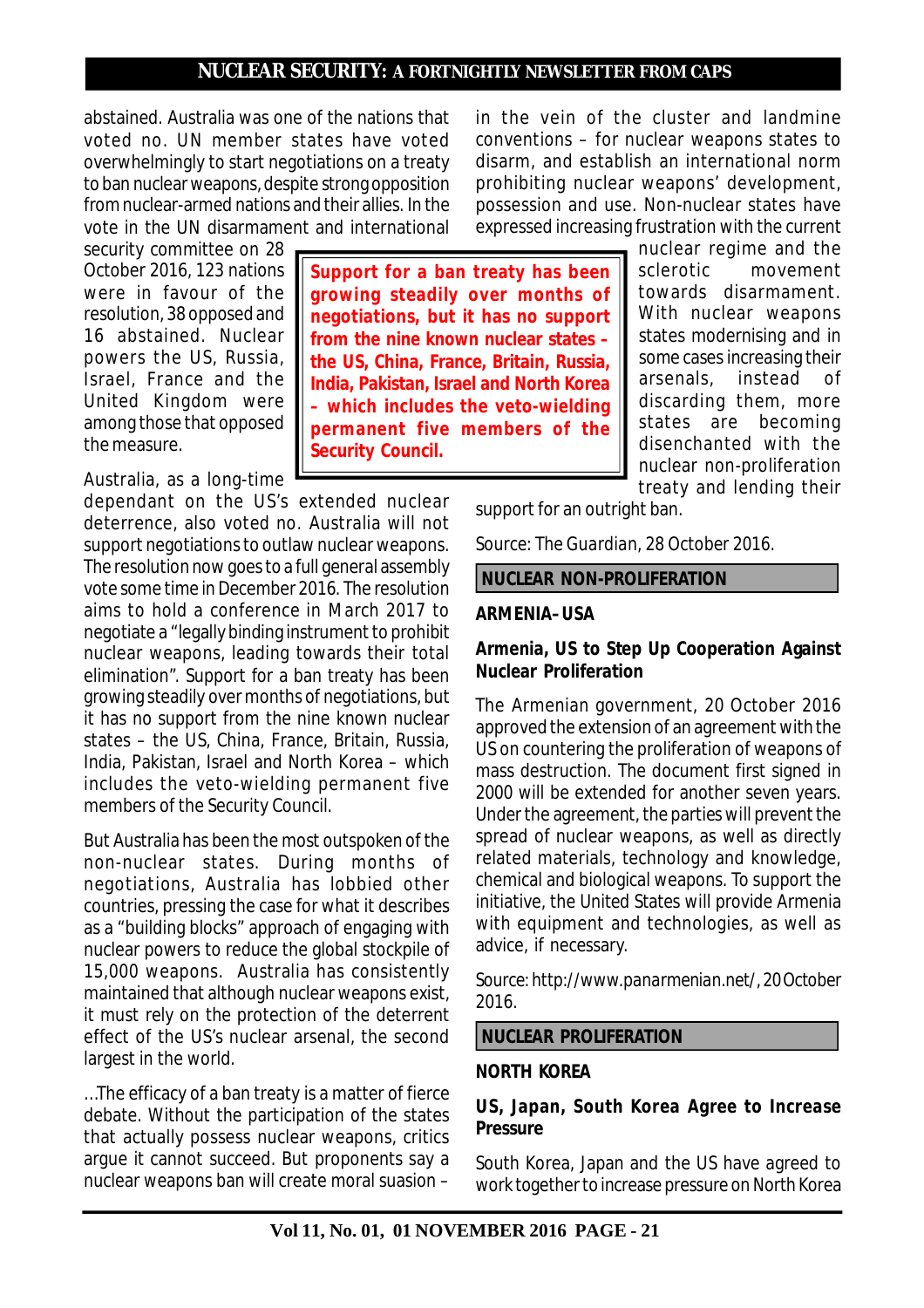to give up its nuclear weapons. The deputy foreign ministers of South Korea, Japan and the US made the announcement after meeting in Tokyo. It comes after top US intelligence official James Clapper said that North

**Pakistan is the only nuclear weapon programme in the world that is exclusively under military control. The 'real threat' to Pakistan's nuclear weapons is from rogue elements inside its military rather than from the terrorist outfits.**

Korean denuclearisation was "probably a lost cause".

… Speaking after the Tokyo talks, US Deputy Secretary of State Antony Blinken said: "We will not accept North Korea's possession of nuclear weapons, period." On Tuesday, Mr Clapper told an audience in New York that North Korea's "paranoid" leadership saw nuclear weapons as "their ticket to survival" and the best the US could hope for was a cap on their capabilities.

Following the comments, the US State Department said its policy had not changed and it still aimed for a resumption of the six-nation talks that North Korea pulled out of in 2009.

Also on Thursday South Korea said it would restart talks with Japan on direct sharing of military intelligence on North Korea – information that currently goes via Washington. South Korea is also expected to begin hosting an advanced US missile defence system soon, despite opposition from North Korea and China.

*Source: http://www.bbc.com/news/world-asia-37785071, 27 October 2016.*

 **NUCLEAR SECURITY**

**PAKISTAN**

### **Increasing Risk to Pakistan NW from Army not Terrorists: Menon**

Shivshankar Menon says Pakistan is the only nuclear weapon programme in the world that is exclusively under military control. The 'real threat' to Pakistan's nuclear weapons is from

**Potential abuse of this information leaking out would involve malicious actors who want to break into a facility. To get in, they could monitor the building's temperature settings, lighting settings, and other sensors and then alter those settings when no one is inside the building," they wrote of building systems that still rely on pagers.**

rogue elements inside its military rather than from

the terrorist outfits, India's former national security advisor Shivshankar Menon has said. Noting that terrorists have easier and cheaper ways of wreaking havoc, Menon said the nuclear weapons are complex devises that are

difficult to manage, use and deliver and require very high level of skills.

*Source: http://indianexpress.com/, 12 October 2016.*

### **NUCLEAR SAFETY**

### **USA**

## **Nuclear Plants Leak Critical Alerts in Unencrypted Pager Messages**

Nuclear power plants, chemical plants, defense contractors and other highly sensitive industries and workers are leaking information through their pagers, a new report shows.

Pagers have been out of vogue with the public since the rise of the cellphone but are still used to send automated messages from industrial systems or building automation systems. They are a way to make sure employees can get critical updates — including alarms — even when they are away from consoles. But legacy pager systems don't use encryption to send data.

> "Potential abuse of this information leaking out would involve malicious actors who want to break into a facility. To get in, they could monitor the building's temperature settings, lighting settings, and other sensors and then alter those settings when no one is inside the building," they wrote of building systems that still

rely on pagers in their report released.